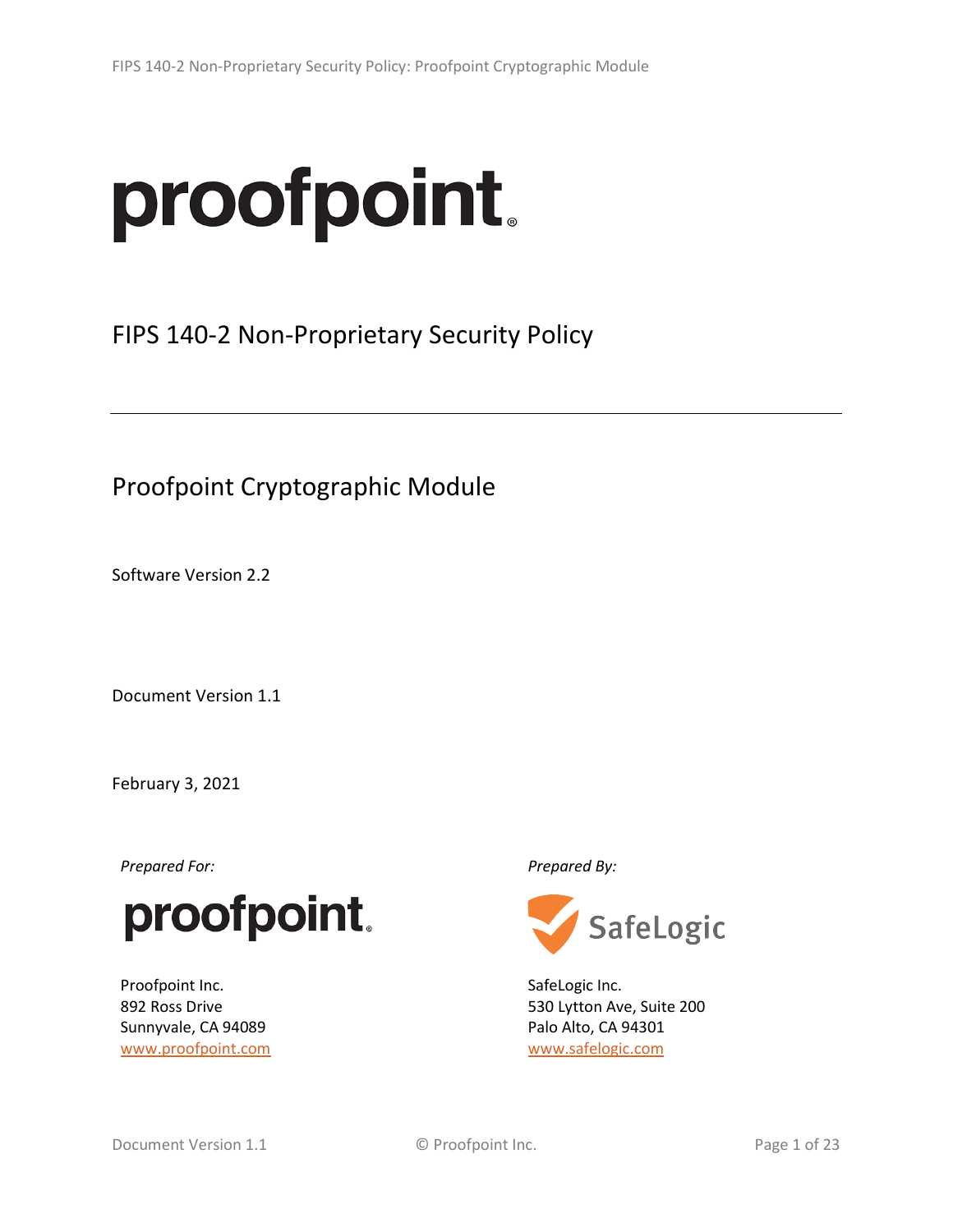# **Overview**

This document provides a non-proprietary FIPS 140-2 Security Policy for the Proofpoint Cryptographic Module.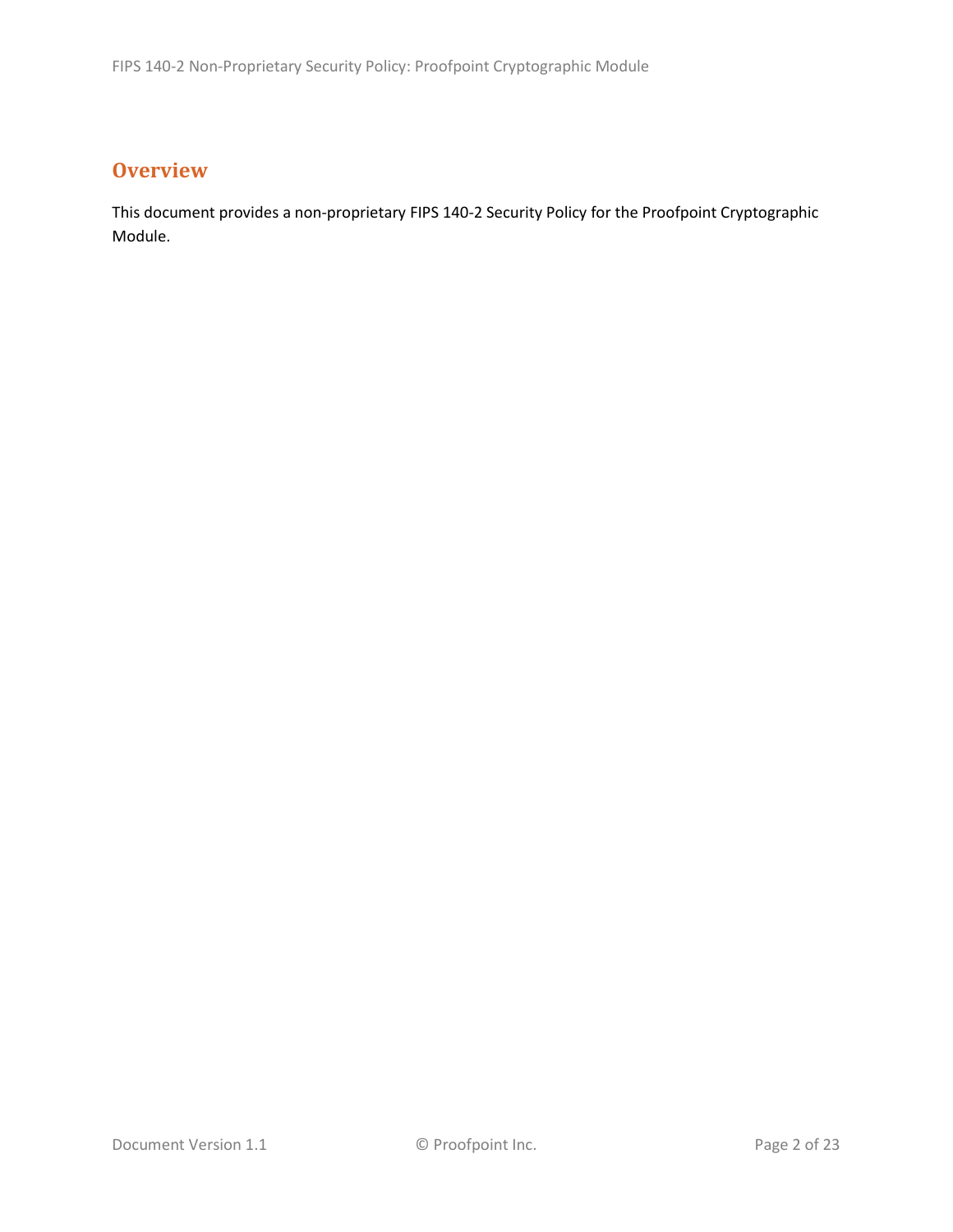# **Table of Contents**

| $\mathbf{1}$ |                  |                                                                                                 |
|--------------|------------------|-------------------------------------------------------------------------------------------------|
|              | 1.1              |                                                                                                 |
|              | 1.2              |                                                                                                 |
|              | 1.3              |                                                                                                 |
|              | 1.4              |                                                                                                 |
|              | 1.5              |                                                                                                 |
| $\mathbf{2}$ |                  |                                                                                                 |
|              | 2.1              |                                                                                                 |
|              | 2.1.1            |                                                                                                 |
|              | 2.1.2            |                                                                                                 |
|              | 2.1.3            |                                                                                                 |
|              | $2.2^{\circ}$    |                                                                                                 |
|              | 2.3              |                                                                                                 |
|              | 2.3.1            |                                                                                                 |
|              | 2.3.2            |                                                                                                 |
|              | 2.4              |                                                                                                 |
|              | 2.5              |                                                                                                 |
|              | 2.6              |                                                                                                 |
|              | 2.6.1            |                                                                                                 |
|              | 2.6.2            | Key/Critical Security Parameter (CSP) Authorized Access and Use by Role and Service/Function 18 |
|              | 2.6.3            |                                                                                                 |
|              | 2.6.4            |                                                                                                 |
|              | 2.7              |                                                                                                 |
|              | 2.7.1            |                                                                                                 |
|              | 2.7.2            |                                                                                                 |
|              | 2.7.3            |                                                                                                 |
|              | 2.8              |                                                                                                 |
| 3            |                  |                                                                                                 |
|              | 3.1              |                                                                                                 |
|              | 3.1.1            |                                                                                                 |
|              | 3.1.2            |                                                                                                 |
|              | 3.2 <sub>2</sub> |                                                                                                 |
|              | 3.2.1            |                                                                                                 |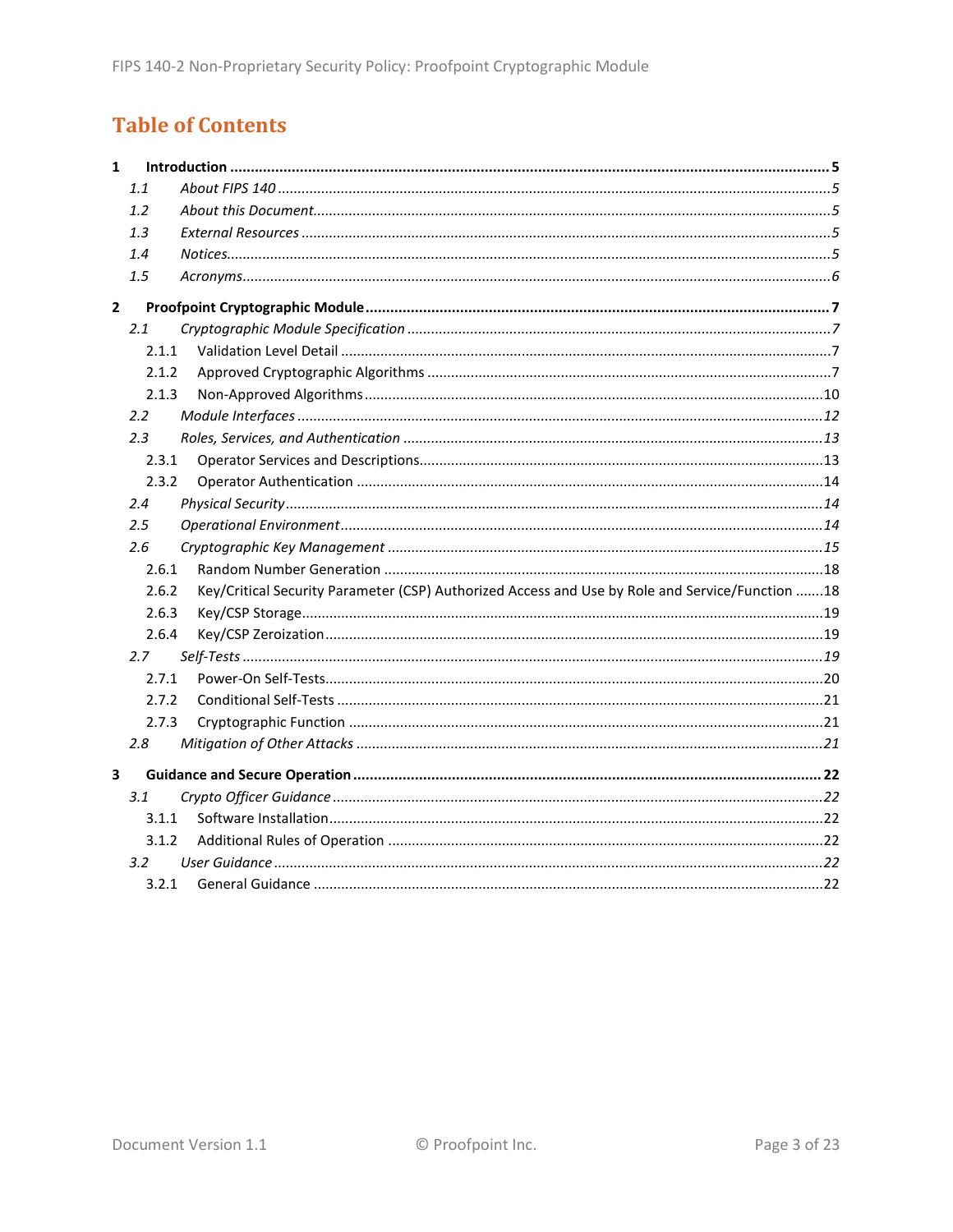# **List of Tables**

# **List of Figures**

|--|--|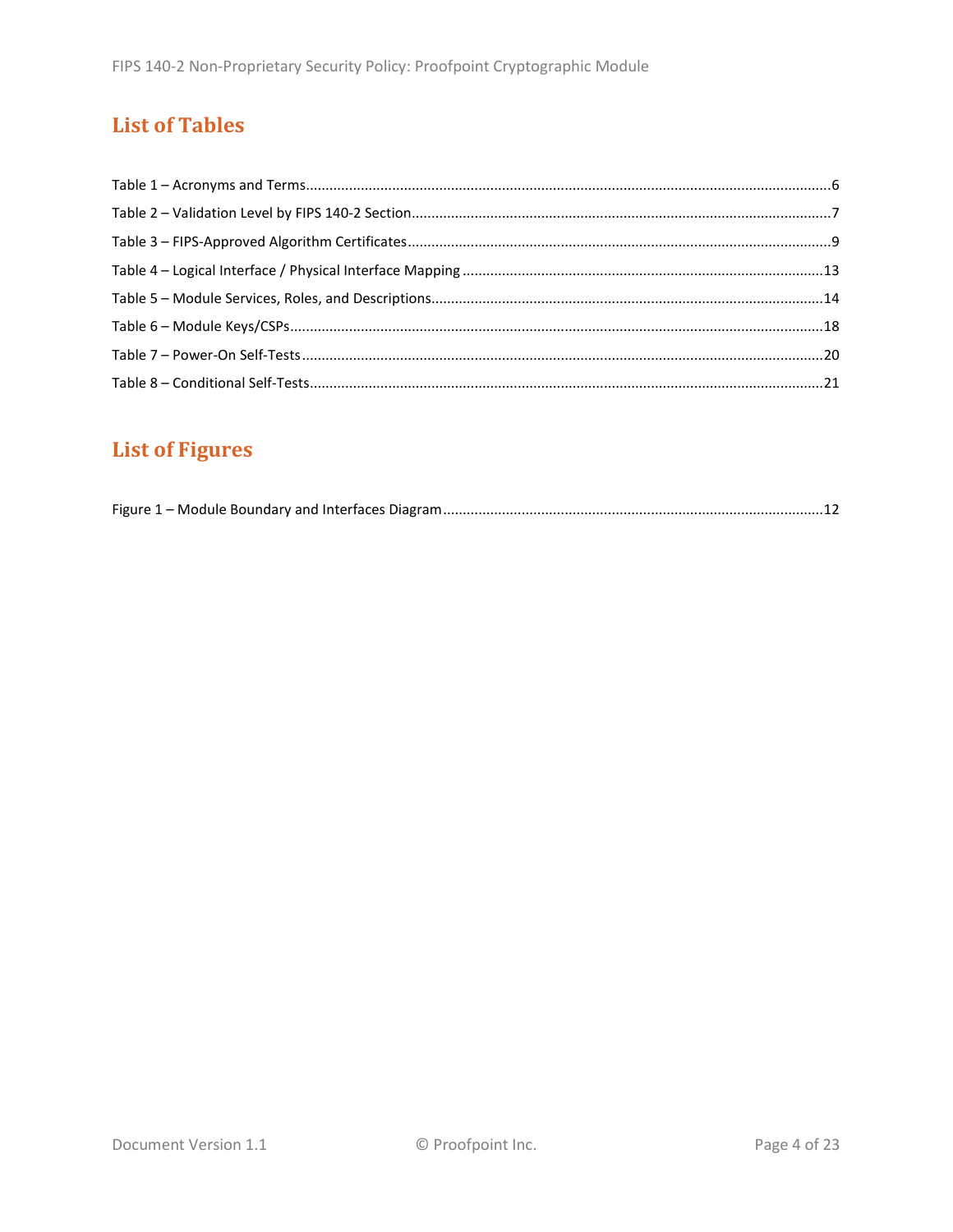# <span id="page-4-0"></span>**1 Introduction**

# <span id="page-4-1"></span>**1.1 About FIPS 140**

Federal Information Processing Standards Publication 140-2 — Security Requirements for Cryptographic Modules specifies requirements for cryptographic modules to be deployed in a Sensitive but Unclassified environment. The National Institute of Standards and Technology (NIST) and Canadian Centre for Cyber Security (CCCS) Cryptographic Module Validation Program (CMVP) run the FIPS 140 program. The NVLAP accredits independent testing labs to perform FIPS 140 testing; the CMVP validates modules meeting FIPS 140 validation. *Validated* is the term given to a module that is documented and tested against the FIPS 140 criteria.

More information is available on the CMVP website at [http://csrc.nist.gov/groups/STM/cmvp/index.html.](http://csrc.nist.gov/groups/STM/cmvp/index.html)

# <span id="page-4-2"></span>**1.2 About this Document**

This non-proprietary Cryptographic Module Security Policy for the Proofpoint Cryptographic Module from Proofpoint provides an overview of the product and a high-level description of how it meets the security requirements of FIPS 140-2. This document contains details on the module's cryptographic keys and critical security parameters. This Security Policy concludes with instructions and guidance on running the module in a FIPS 140-2 mode of operation.

The Proofpoint Cryptographic Module may also be referred to as the "module" in this document.

# <span id="page-4-3"></span>**1.3 External Resources**

The Proofpoint website [\(www.proofpoint.com\)](http://www.proofpoint.com/) contains information on Proofpoint services and products. The Cryptographic Module Validation Program website contains links to the FIPS 140-2 certificate and Proofpoint contact information.

## <span id="page-4-4"></span>**1.4 Notices**

This document may be freely reproduced and distributed in its entirety without modification.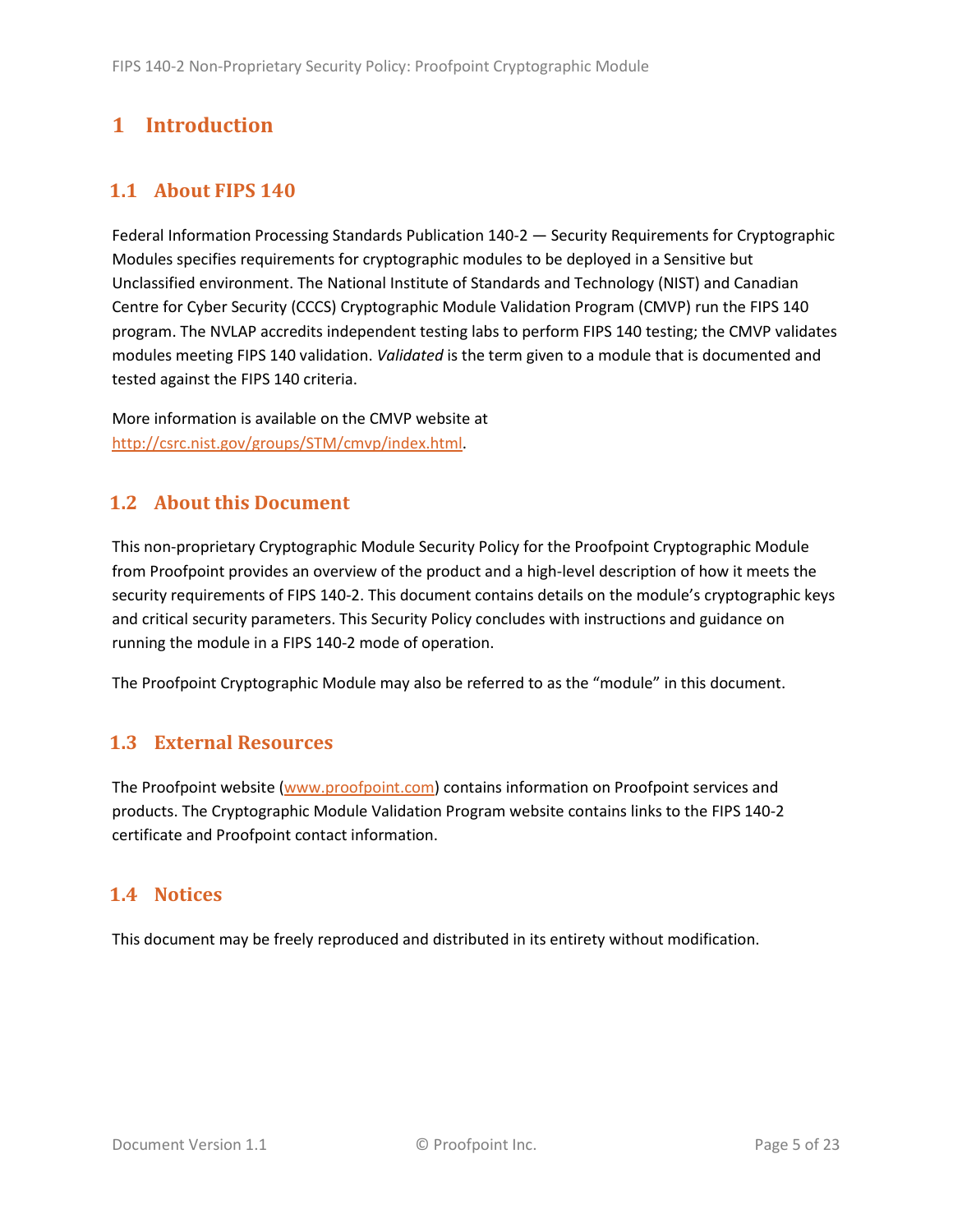# <span id="page-5-0"></span>**1.5 Acronyms**

| <b>Acronym</b> | <b>Term</b>                                    |
|----------------|------------------------------------------------|
| <b>AES</b>     | <b>Advanced Encryption Standard</b>            |
| <b>ANSI</b>    | American National Standards Institute          |
| API            | <b>Application Programming Interface</b>       |
| <b>CMVP</b>    | Cryptographic Module Validation Program        |
| CO             | Crypto Officer                                 |
| CCCS           | Canadian Centre for Cyber Security             |
| <b>CSP</b>     | <b>Critical Security Parameter</b>             |
| <b>DES</b>     | Data Encryption Standard                       |
| DH             | Diffie-Hellman                                 |
| <b>DRBG</b>    | Deterministic Random Bit Generator             |
| <b>DSA</b>     | Digital Signature Algorithm                    |
| <b>EC</b>      | <b>Elliptic Curve</b>                          |
| <b>EMC</b>     | <b>Electromagnetic Compatibility</b>           |
| <b>EMI</b>     | Electromagnetic Interference                   |
| <b>FCC</b>     | <b>Federal Communications Commission</b>       |
| <b>FIPS</b>    | <b>Federal Information Processing Standard</b> |
| <b>GPC</b>     | General Purpose Computer                       |
| GUI            | <b>Graphical User Interface</b>                |
| <b>HMAC</b>    | (Keyed-) Hash Message Authentication Code      |
| <b>KAT</b>     | <b>Known Answer Test</b>                       |
| <b>MAC</b>     | <b>Message Authentication Code</b>             |
| MD             | <b>Message Digest</b>                          |
| <b>NIST</b>    | National Institute of Standards and Technology |
| <b>OS</b>      | <b>Operating System</b>                        |
| <b>PKCS</b>    | Public-Key Cryptography Standards              |
| <b>PRNG</b>    | Pseudo Random Number Generator                 |
| <b>PSS</b>     | Probabilistic Signature Scheme                 |
| <b>RNG</b>     | Random Number Generator                        |
| <b>RSA</b>     | Rivest, Shamir, and Adleman                    |
| <b>SHA</b>     | Secure Hash Algorithm                          |
| SSL            | Secure Sockets Layer                           |
| Triple-DES     | Triple Data Encryption Algorithm               |
| <b>TLS</b>     | <b>Transport Layer Security</b>                |
| <b>USB</b>     | <b>Universal Serial Bus</b>                    |

The following table defines acronyms found in this document:

**Table 1 – Acronyms and Terms**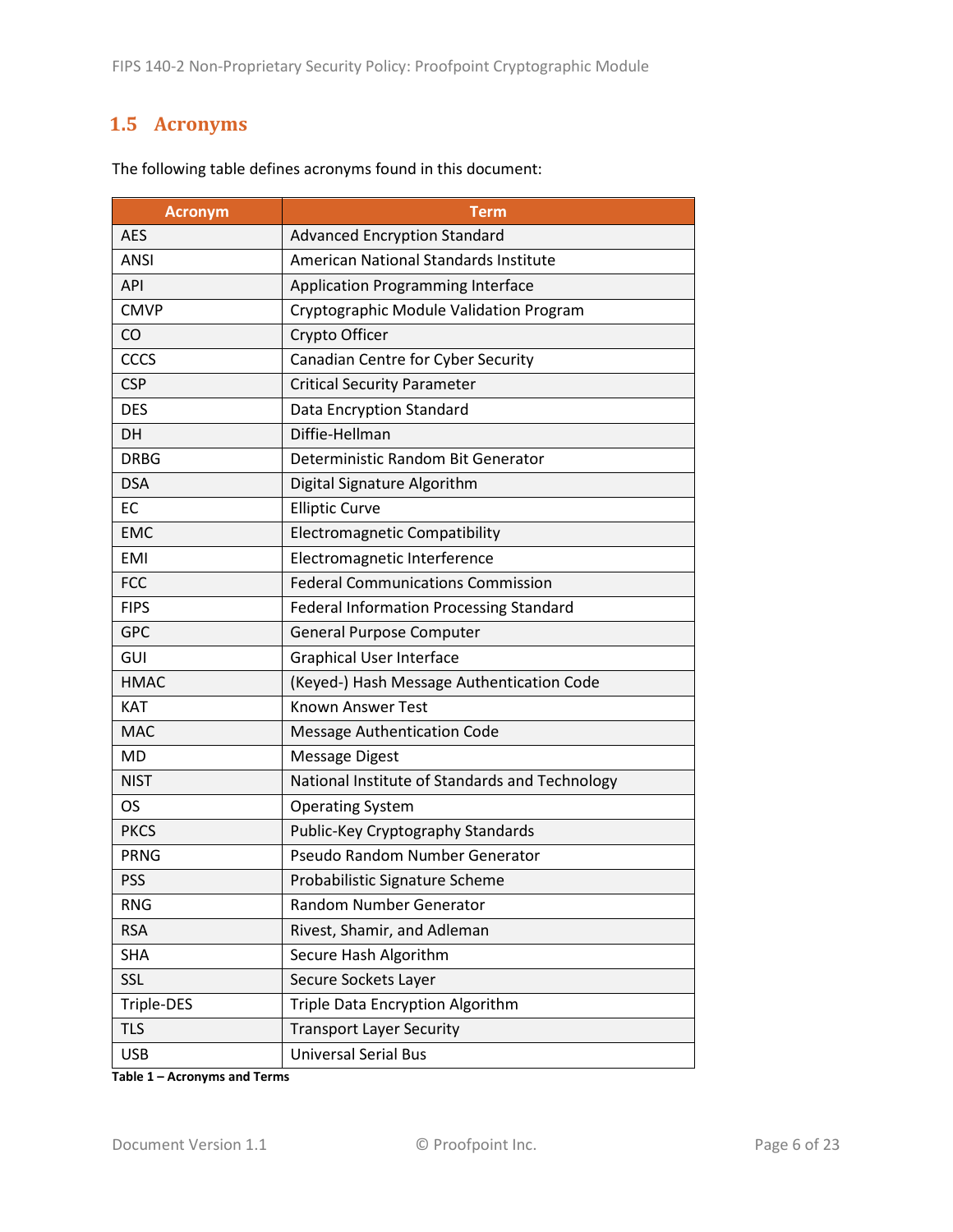# <span id="page-6-0"></span>**2 Proofpoint Cryptographic Module**

## <span id="page-6-1"></span>**2.1 Cryptographic Module Specification**

The Proofpoint Cryptographic Module is the cryptographic core of PPS Email and Information Protection and related products and services.

The module's logical cryptographic boundary is the shared library files and their integrity check HMAC files. The module is a multi-chip standalone embodiment installed on a General Purpose Device.

All operations of the module occur via calls from host applications and their respective internal daemons/processes. As such there are no untrusted services calling the services of the module.

The module supports two modes of operation: Approved and non-Approved. The module will be in the FIPS-approved mode when all power up self-tests have completed successfully, and only Approved algorithms are invoked. See *Approved Cryptographic Algorithms* section below for a list of the supported Approved algorithms and *Non-Approved but Allowed Cryptographic Algorithms* for allowed algorithms. The non-Approved mode is entered when a non-Approved algorithm is invoked. See *Non-Approved Algorithms* for a list of non-Approved algorithms.

#### <span id="page-6-2"></span>**2.1.1 Validation Level Detail**

| <b>FIPS 140-2 Section Title</b>                              | <b>Validation Level</b> |
|--------------------------------------------------------------|-------------------------|
| Cryptographic Module Specification                           |                         |
| Cryptographic Module Ports and Interfaces                    |                         |
| Roles, Services, and Authentication                          | 1                       |
| Finite State Model                                           | 1                       |
| <b>Physical Security</b>                                     | N/A                     |
| <b>Operational Environment</b>                               | 1                       |
| Cryptographic Key Management                                 | 1                       |
| Electromagnetic Interference / Electromagnetic Compatibility |                         |
| Self-Tests                                                   | 1                       |
| Design Assurance                                             | 1                       |
| Mitigation of Other Attacks                                  | N/A                     |

The following table lists the level of validation for each area in FIPS 140-2:

**Table 2 – Validation Level by FIPS 140-2 Section**

#### <span id="page-6-3"></span>**2.1.2 Approved Cryptographic Algorithms**

The module's cryptographic algorithm implementations have received the following certificate numbers from the Cryptographic Algorithm Validation Program: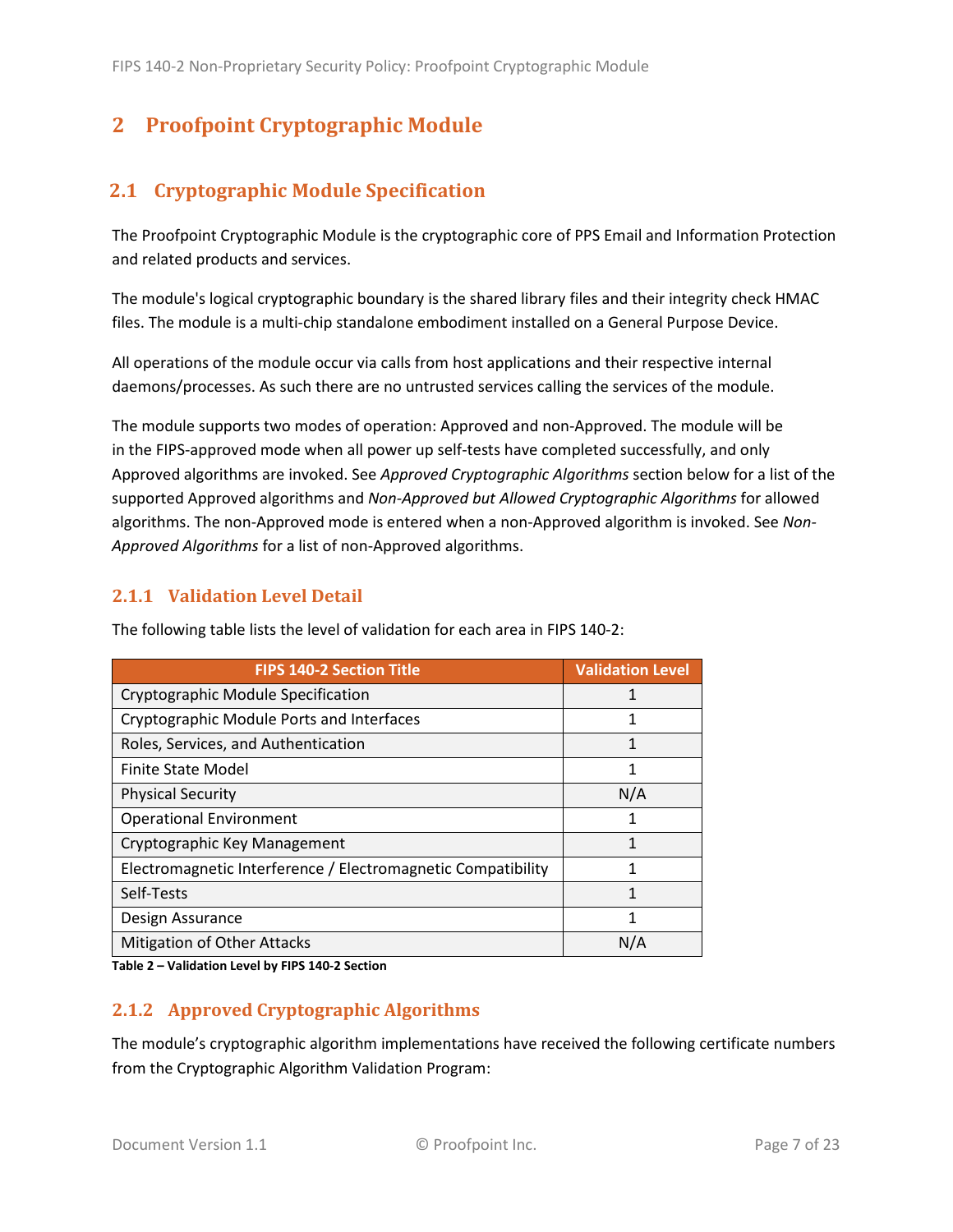| <b>Algorithm</b>                                                                   | <b>CAVP Certificate</b> |
|------------------------------------------------------------------------------------|-------------------------|
| <b>AES</b>                                                                         | 4750                    |
| ECB ( $e/d$ ; 128, 192, 256)                                                       |                         |
| CBC (e/d; 128, 192, 256)                                                           |                         |
| CFB1 (e/d; 128, 192, 256)                                                          |                         |
| CFB8 (e/d; 128, 192, 256)                                                          |                         |
| CFB128 (e/d; 128, 192, 256)<br>OFB (e/d; 128, 192, 256)                            |                         |
| <b>CTR</b> ( ext only; 128, 192, 256)                                              |                         |
|                                                                                    |                         |
| CCM (KS: 128, 192, 256)                                                            |                         |
|                                                                                    |                         |
| CMAC (Generation/Verification) (KS: 128, 192, 256)                                 |                         |
| GCM (KS: AES_128(e/d), AES_192(e/d), AES_256(e/d))                                 |                         |
| HMAC-SHA-1, HMAC-SHA-224, HMAC-SHA-256, HMAC- SHA-384, HMAC-SHA-512                | 3164                    |
| <b>DSA</b>                                                                         | 1273                    |
| FIPS 186-4                                                                         |                         |
| PQG Gen: 2048 & 3072 (using SHA-2)                                                 |                         |
| PQG Ver: 1024, 2048 & 3072 (using SHA-1 and SHA-2)                                 |                         |
| Key Pair: 2048-bit & 3072-bit                                                      |                         |
| Sig Gen: 2048-bit & 3072-bit (using SHA-2)                                         |                         |
| Sig Ver: 1024-bit, 2048-bit & 3072-bit (using SHA-1 & SHA-2)                       |                         |
| <b>ECDSA</b>                                                                       | 1185                    |
| FIPS 186-4                                                                         |                         |
| Key Pair Generation: Curves (P-224, P-256, P-384, P-521, K-233, K-283, K-409, K-   |                         |
|                                                                                    |                         |
| 571, B-233, B-283, B-409 & B-571)                                                  |                         |
| PKV: Curves All P, K & B                                                           |                         |
| Sig Gen: (P-224, P-256, P-384, P-521, K-233, K-283, K-409, K-571, B-233, B-283, B- |                         |
| 409 & B-571) (SHA-2)                                                               |                         |
| Sig Ver: Curves (P-192, P224, P-256, P-384, P-521, K-163, K-233, K-283, K-409, K-  |                         |
| 571, B-163, B-233, B-283, B-409 & B-571) (using SHA-1 and SHA-2)                   |                         |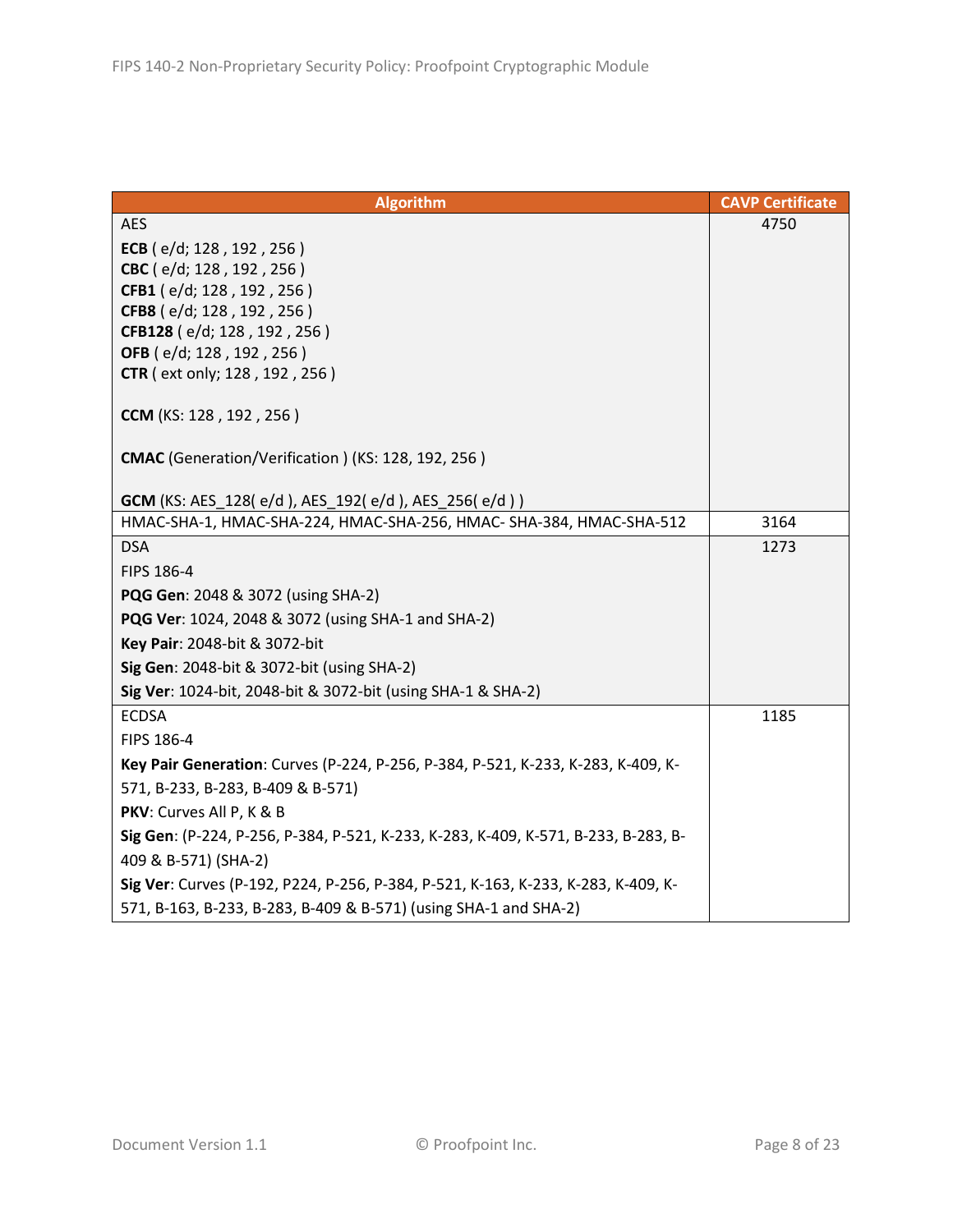| <b>Algorithm</b>                                                          | <b>CAVP Certificate</b> |
|---------------------------------------------------------------------------|-------------------------|
| RSA (X9.31, PKCS #1.5, PSS)                                               | 2594                    |
| FIPS 186-2                                                                |                         |
| <b>ANSIX9.31</b>                                                          |                         |
| Key Gen: 4096-bit (using SHA-2)                                           |                         |
| Sig Ver: 1024-bit, 1536-bit, 2048-bit, 3072-bit & 4096-bit (any SHA size) |                         |
|                                                                           |                         |
| <b>PKCS1 V15</b>                                                          |                         |
| Sig Gen: 4096-bit (using SHA-2)                                           |                         |
| Sig Ver: 1024-bit, 1536-bit, 2048-bit, 3072-bit & 4096-bit (any SHA size) |                         |
|                                                                           |                         |
| <b>PSS</b>                                                                |                         |
| Sig Gen: 4096-bit (using SHA-2)                                           |                         |
| Sig Ver: 1024-bit, 1536-bit, 2048-bit, 3072-bit & 4096-bit (any SHA size) |                         |
|                                                                           |                         |
| FIPS 186-4                                                                |                         |
| <b>ANSIX9.31</b>                                                          |                         |
| Sig Gen: 2048-bit & 3072-bit (using SHA-2)                                |                         |
| Sig Ver: 1024-bit, 2048-bit, & 3072-bit (any SHA size)                    |                         |
|                                                                           |                         |
| <b>PKCS1 V15</b>                                                          |                         |
| Sig Gen: 2048-bit & 3072-bit (using SHA-2)                                |                         |
| Sig Ver: 1024-bit, 2048-bit, & 3072-bit (any SHA size)                    |                         |
|                                                                           |                         |
| <b>PSS</b>                                                                |                         |
| Sig Gen: 2048-bit & 3072-bit (using SHA-2)                                |                         |
| Sig Ver: 1024-bit, 2048-bit, & 3072-bit (any SHA size)                    |                         |
| SHA-1, SHA-224, SHA-256, SHA-384, SHA-512                                 | 3893                    |
| Triple-DES                                                                | 2524                    |
| TECB(KO 1 e/d, KO 2 d only)                                               |                         |
| TCBC(KO1e/d, KO2donly)                                                    |                         |
| TCFB1(KO 1 e/d, KO 2 d only)                                              |                         |
| TCFB8(KO 1 e/d, KO 2 d only)                                              |                         |
| TCFB64(KO 1 e/d, KO 2 d only)                                             |                         |
| TOFB(KO 1 e/d, KO 2 d only)                                               |                         |
| CMAC(KS: 3-Key; Generation/Verification; Block Size(s): Full / Partial )  |                         |
| SP 800-90 DRBG (Hash DRBG, HMAC DRBG, CTR DRBG)                           | 1631                    |
| <b>CKG</b>                                                                | Vendor Affirmed         |
|                                                                           |                         |

**Table 3 – FIPS-Approved Algorithm Certificates**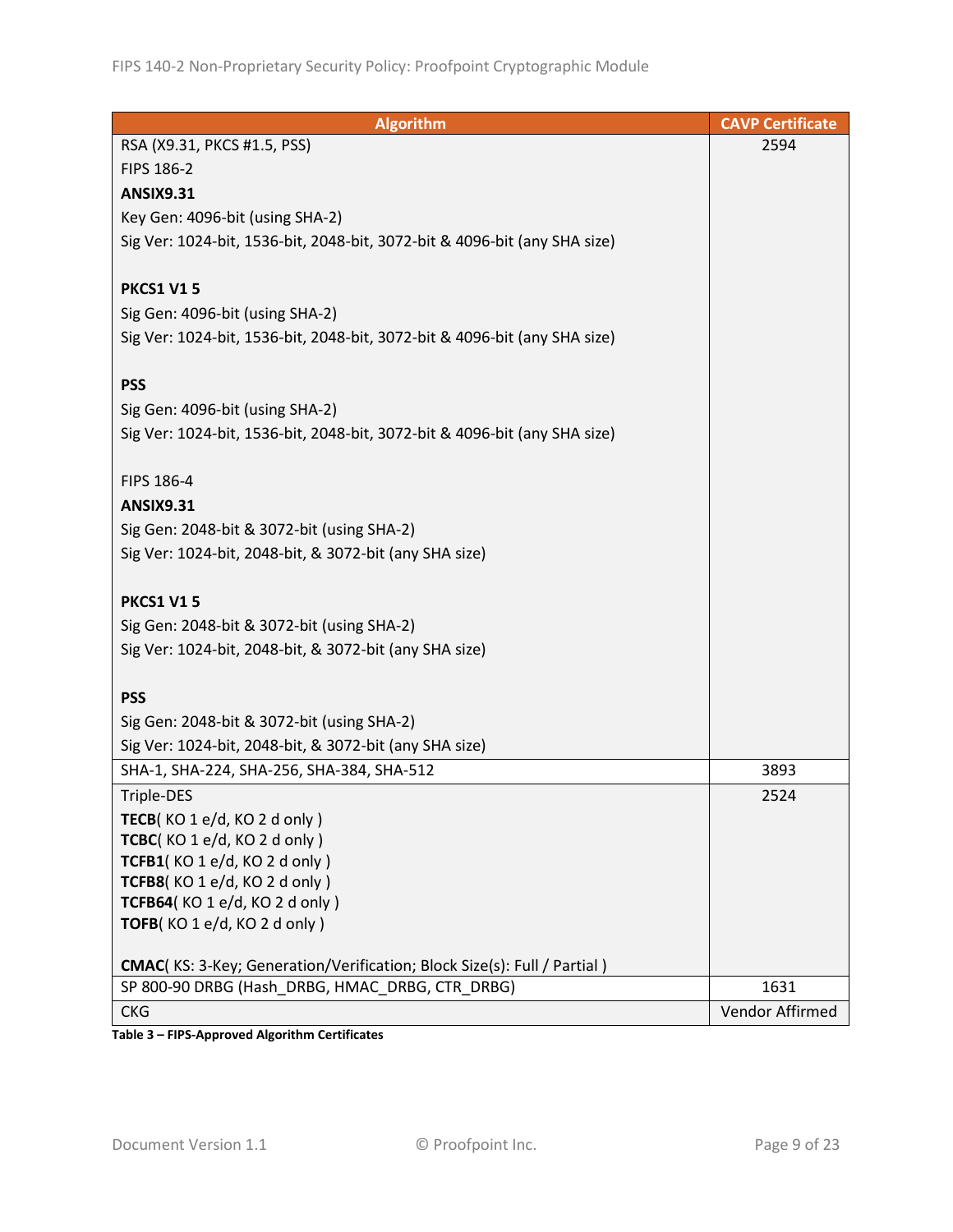#### <span id="page-9-0"></span>**2.1.3 Non-Approved Algorithms**

The module supports a non-approved mode of operation. The algorithms listed in this section are not to be used by the operator in the FIPS Approved mode of operation.

The following algorithms shall not be used:

- AES XTS (  $(KS: XTS_128$   $(e/d)$   $(f/p)$  )  $KS: XTS_256$   $(e/d)$   $(f/p)$  ).
- EC Diffie Hellman
- RSA (key wrapping; key establishment methodology provides up to 256 bits of encryption strength

The following algorithms are disallowed as of January 1, 2016 per the NIST SP 800-131A algorithm transitions:

- Random Number Generator Based on ANSI X9.31 Appendix A.2.4
- Two-Key Triple DES Encryption
- Dual EC DRBG

The following algorithms are disallowed as of January 1, 2014 per the NIST SP 800-131A algorithm transitions:

| <b>FIPS 186-4 DSA</b>              | PQG Gen 1024-bit (any SHA size), 2048-bit & 3072-bit using SHA-1<br>Key Gen 1024-bit (any SHA size), 2048-bit & 3072-bit using SHA-1<br>Sig Gen 1024-bit (any SHA size), 2048-bit & 3072-bit using SHA-1 |
|------------------------------------|----------------------------------------------------------------------------------------------------------------------------------------------------------------------------------------------------------|
| <b>FIPS 186-2 DSA</b>              | PQG Gen 1024-bit (any SHA size)<br>Key Gen 1024-bit<br>Sig Gen 1024-bit (any SHA size), 2048-bit & 3072-bit using SHA-1                                                                                  |
| FIPS 186-2 RSA<br><b>ANSIX9.31</b> |                                                                                                                                                                                                          |
|                                    | Key Gen 1024 & 1536                                                                                                                                                                                      |
|                                    | <b>ANSIX9.31</b><br>Sig Gen 1024 & 1536 (any SHA size); 2048, 3072 & 4096 using SHA-1                                                                                                                    |
|                                    | PKCSI V15<br>Sig Gen 1024 & 1536 (any SHA size); 2048, 3072 & 4096 using SHA-1                                                                                                                           |
|                                    | <b>PSS</b>                                                                                                                                                                                               |

Sig Gen 1024 & 1536 (any SHA size); 2048, 3072 & 4096 using SHA-1

• FIPS 186-4 RSA **ANSIX9.31** Sig Gen 1024 using SHA-1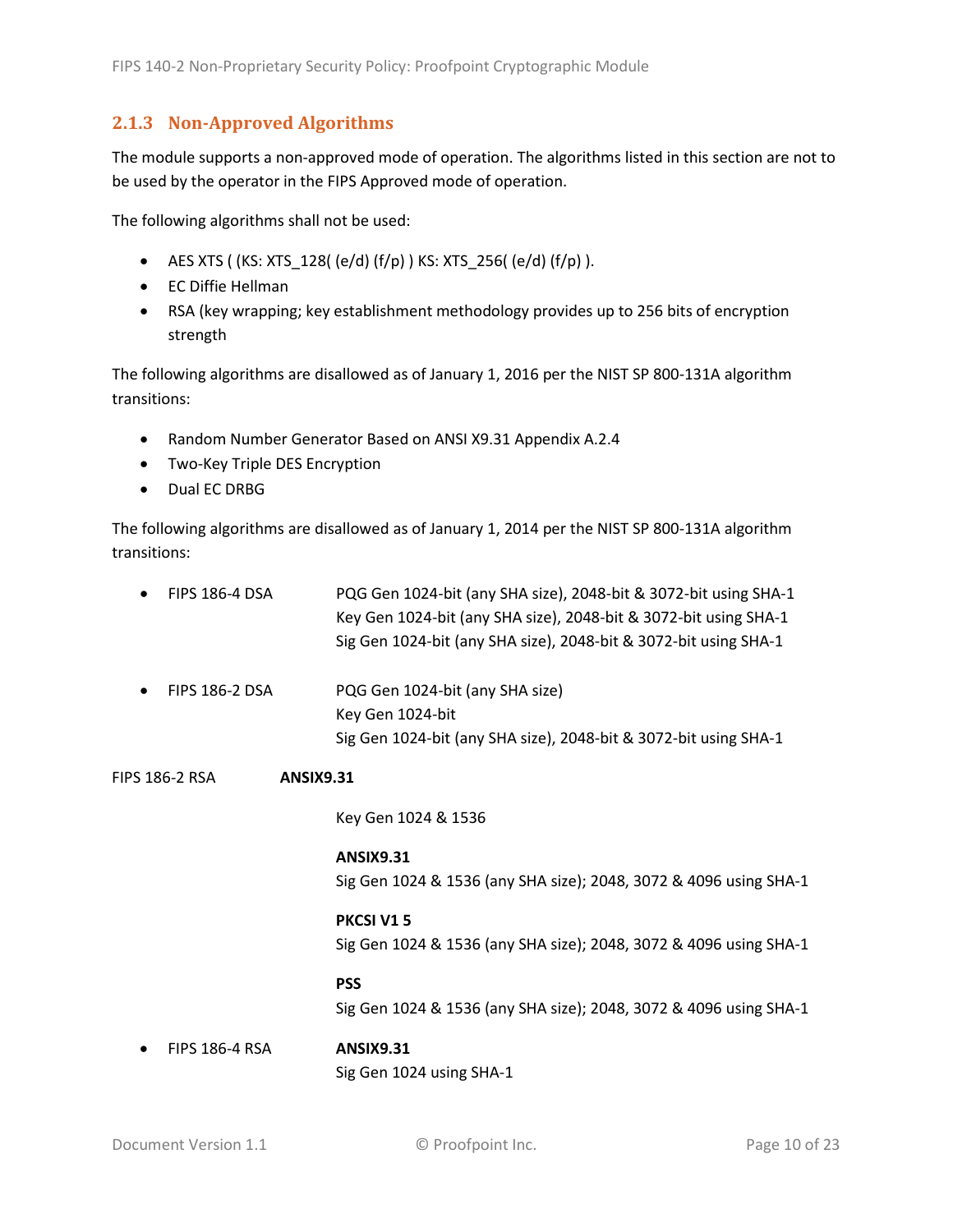# **PKCSI V1 5**

Sig Gen 1024 using SHA-1

**PSS** Sig Gen 1024 using SHA-1

- FIPS 186-2 ECDSA **Key Pair Generation: Curves** P-192, K-163 & B-163 **Sig Gen Curves** All P, K & B
- FIPS 186-4 ECDSA **Key Pair Generation: Curves** P-192, K-163 & B-163

**Sig Gen Curves** P-224, P-256, P-384, P-521, K-233, K-283, K-409, K-571, B-233, B-283, B-409 & B-571) (using SHA-1) P-192-, K-163 & B-163 (any SHA size)

• CVL (ECC CDH KAS)

The following algorithms are disallowed as of September 1, 2020 per the FIPS 186-2 transitions:

- FIPS 186-2 RSA (X9.31, PKCS #1.5, PSS)
	- o **ANSIX9.31**
		- Key Gen: 2048-bit, 3072-bit & 4096-bit
		- Sig Gen: 2048-bit, 3072-bit (any SHA size)
		- Sig Gen: 4096-bit using SHA-1

#### o **PKCS1 V1 5**

- Sig Gen: 2048-bit, 3072-bit (any SHA size)
- Sig Gen: 4096-bit using SHA-1
- o **PSS**
	- Sig Gen: 2048-bit, 3072-bit (any SHA size)
	- Sig Gen: 4096-bit using SHA-1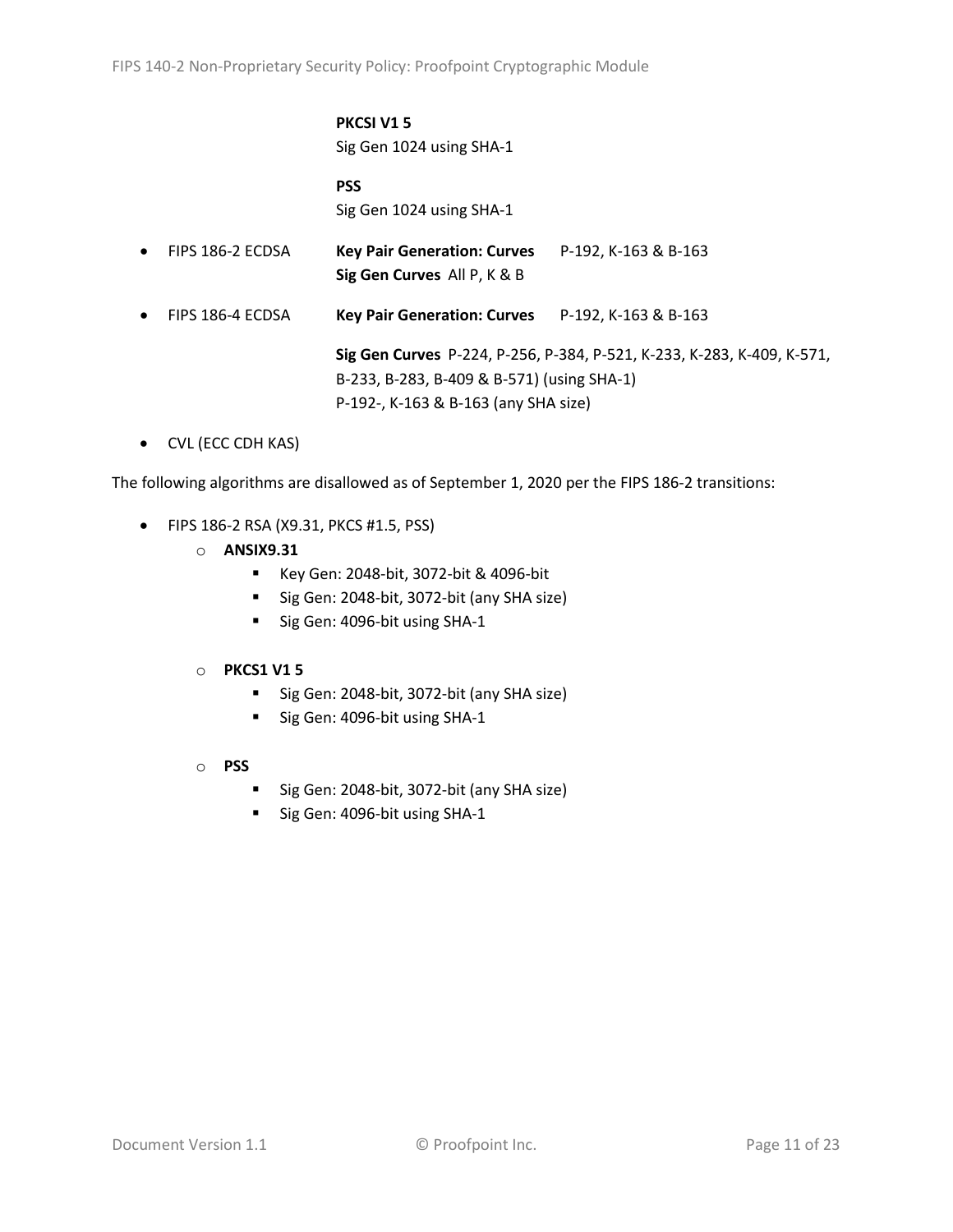# <span id="page-11-0"></span>**2.2 Module Interfaces**

The figure below shows the module's physical and logical block diagram:



<span id="page-11-1"></span>

The interfaces (ports) for the physical boundary include the computer keyboard port, mouse port, network port, USB ports, display and power plug. When operational, the module does not transmit any information across these physical ports because it is a software cryptographic module. Therefore, the module's interfaces are purely logical and are provided through the Application Programming Interface (API) that a calling daemon can operate. The logical interfaces expose services that applications directly call, and the API provides functions that may be called by a referencing application (see Sectio[n 2.3](#page-12-0) – [Roles, Services, and Authentication](#page-12-0) for the list of available functions). The module distinguishes between logical interfaces by logically separating the information according to the defined API.

The API provided by the module is mapped onto the FIPS 140-2 logical interfaces: data input, data output, control input, and status output. Each of the FIPS 140-2 logical interfaces relates to the module's callable interface, as follows: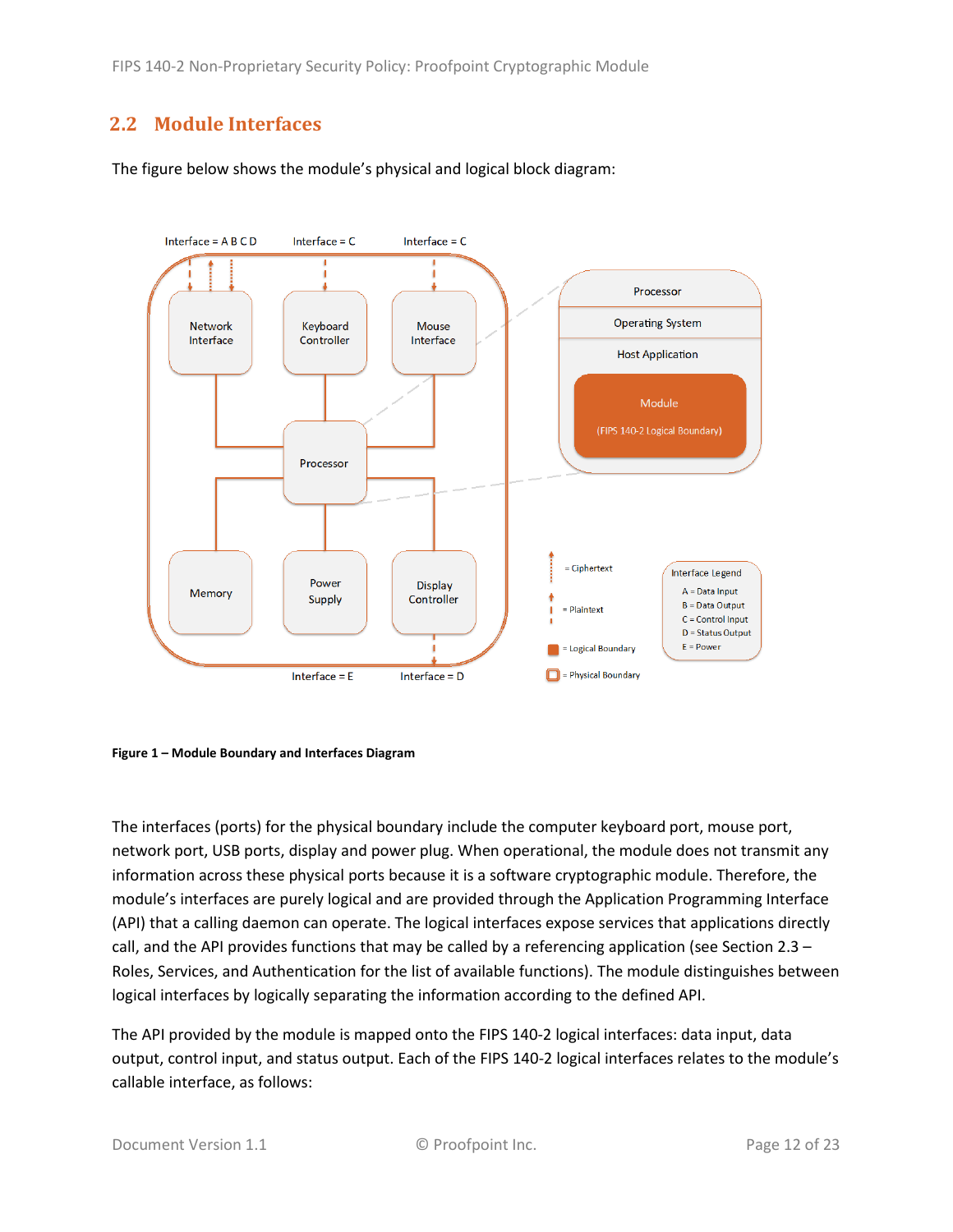| FIPS 140-2 Interface | <b>Logical Interface</b>          | <b>Module Physical Interface</b> |
|----------------------|-----------------------------------|----------------------------------|
| Data Input           | Input parameters of API function  | Network Interface                |
|                      | calls                             |                                  |
| Data Output          | Output parameters of API function | Network Interface                |
|                      | calls                             |                                  |
| Control Input        | API function calls                | Keyboard Interface, Mouse        |
|                      |                                   | Interface                        |
| <b>Status Output</b> | For FIPS mode, function calls     | Display Controller               |
|                      | returning status information and  |                                  |
|                      | return codes provided by API      |                                  |
|                      | function calls.                   |                                  |
| Power                | <b>None</b>                       | Power Supply                     |

**Table 4 – Logical Interface / Physical Interface Mapping**

As shown in Figure 1 – [Module Boundary and Interfaces Diagram](#page-11-1) and Table 5 – Module [Services, Roles,](#page-13-3) [and Descriptions,](#page-13-3) the output data path is provided by the data interfaces and is logically disconnected from processes performing key generation or zeroization. No key information will be output through the data output interface when the module zeroizes keys.

## <span id="page-12-0"></span>**2.3 Roles, Services, and Authentication**

The module supports a Crypto Officer and a User role. The module does not support a Maintenance role. The User and Crypto-Officer roles are implicitly assumed by the entity accessing services implemented by the Module.

#### <span id="page-12-1"></span>**2.3.1 Operator Services and Descriptions**

The module supports services that are available to users in the various roles. All of the services are described in detail in the module's user documentation. The following table shows the services available to the various roles and the access to cryptographic keys and CSPs resulting from services:

| <b>Service</b>           | <b>Roles</b>   | <b>CSP / Algorithm</b>                  | <b>Permission</b>  |
|--------------------------|----------------|-----------------------------------------|--------------------|
| Module initialization    | Crypto         | None                                    | CO:                |
|                          | <b>Officer</b> |                                         | execute            |
|                          |                |                                         |                    |
| Symmetric                | User           | AES Key, Triple-DES Key                 | User:              |
| encryption/decryption    |                |                                         | read/write/execute |
| Digital signature        | User           | RSA Private Key, DSA Private Key, ECDSA | User:              |
| generation               |                | Private Key                             | read/write/execute |
| <b>Digital Signature</b> | User           | RSA Public Key, DSA Public Key, ECDSA   | User:              |
| verification             |                | Public Key                              | read/write/execute |
| Symmetric key            | User           | AES Key, Triple-DES Key                 | User:              |
| generation               |                |                                         | read/write/execute |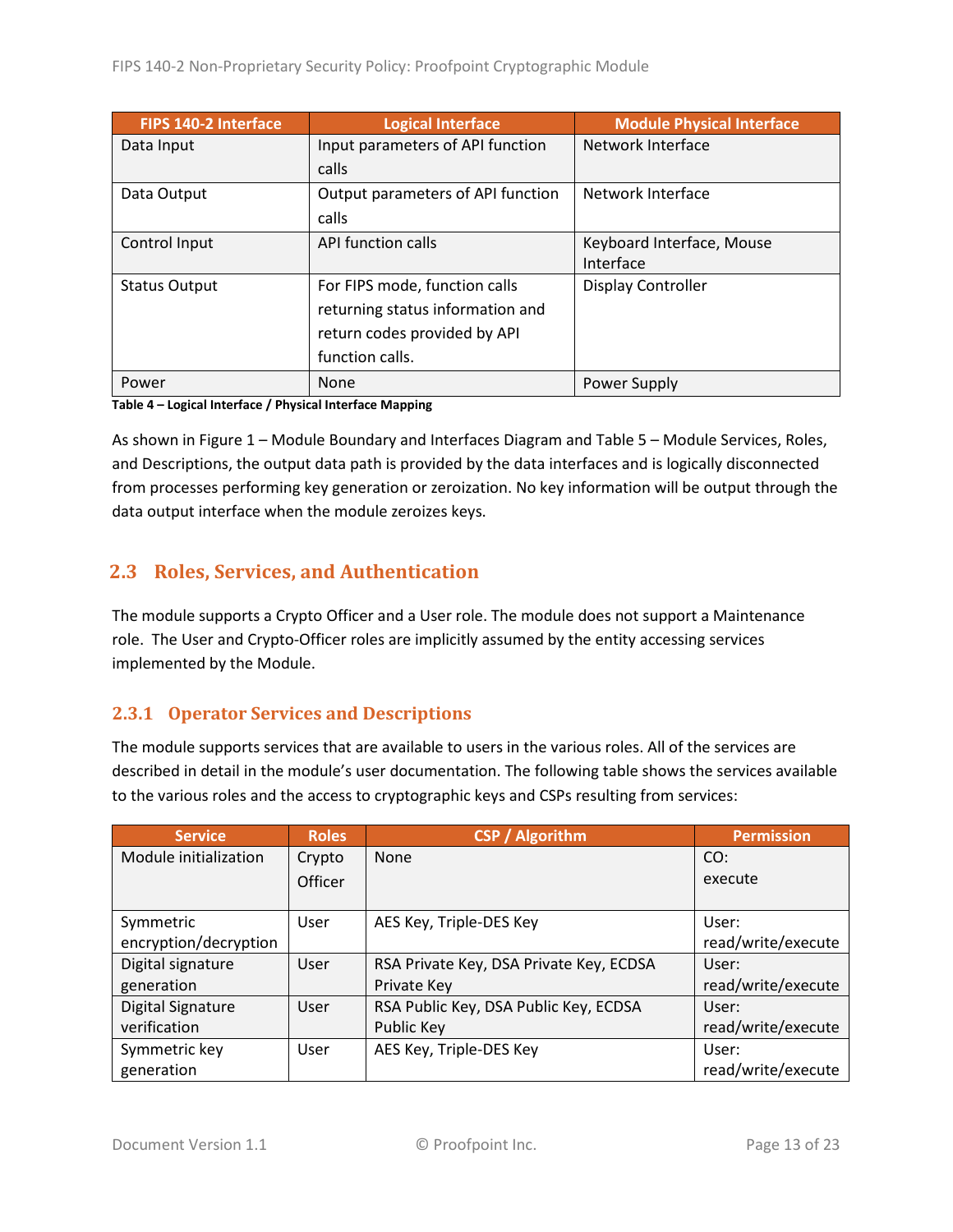| <b>Service</b>       | <b>Roles</b>   | <b>CSP</b> / Algorithm                 | <b>Permission</b>  |
|----------------------|----------------|----------------------------------------|--------------------|
| Asymmetric key       | User           | DSA Private Key, ECDSA Private Key     | User:              |
| generation           |                |                                        | read/write/execute |
| Keyed Hash (HMAC)    | User           | <b>HMAC Key</b>                        | User:              |
|                      |                | HMAC SHA-1, HMAC SHA-224, HMAC SHA-    | read/write/execute |
|                      |                | 256, HMAC SHA-384, HMAC SHA-512        |                    |
| Message digest (SHS) | User           | SHA-1, SHA-224, SHA-256, SHA-384, SHA- | User:              |
|                      |                | 512                                    | read/write/execute |
| Random number        | User           | DRBG Internal State, DRBG Entropy      | User:              |
| generation           |                |                                        | read/write/execute |
| Show status          | Crypto         | <b>None</b>                            | User and CO:       |
|                      | Officer        |                                        | execute            |
|                      | User           |                                        |                    |
| Self test            | <b>User</b>    | None                                   | User:              |
|                      |                |                                        | read/execute       |
| Zeroize              | Crypto         | All CSPs                               | CO:                |
|                      | <b>Officer</b> |                                        | read/write/execute |
|                      | User           |                                        |                    |

<span id="page-13-3"></span>**Table 5 – Module Services, Roles, and Descriptions**

The operator is required to review the sections *Approved Cryptographic Algorithms*, *Non-Approved but Allowed Cryptographic Algorithms*, *Non-Approved Cryptographic Algorithms*, and *Guidance and Secure Operation* to ensure only approved algorithms are used

#### <span id="page-13-0"></span>**2.3.2 Operator Authentication**

As required by FIPS 140-2, there are two roles (a Crypto Officer role and User role) in the module that operators may assume. As allowed by Level 1, the module does not support authentication to access services. As such, there are no applicable authentication policies. Access control policies are implicitly defined by the services available to the roles as specified in Table 5 – Module [Services, Roles,](#page-13-3) and [Descriptions.](#page-13-3)

## <span id="page-13-1"></span>**2.4 Physical Security**

This section of requirements does not apply to this module. The module is a software-only module and does not implement any physical security mechanisms.

## <span id="page-13-2"></span>**2.5 Operational Environment**

The module operates on a general purpose computer (GPC) running a general purpose operating system (GPOS). For FIPS purposes, the module is running on this operating system in single user mode and does not require any additional configuration to meet the FIPS requirements.

The module was tested on the following platform: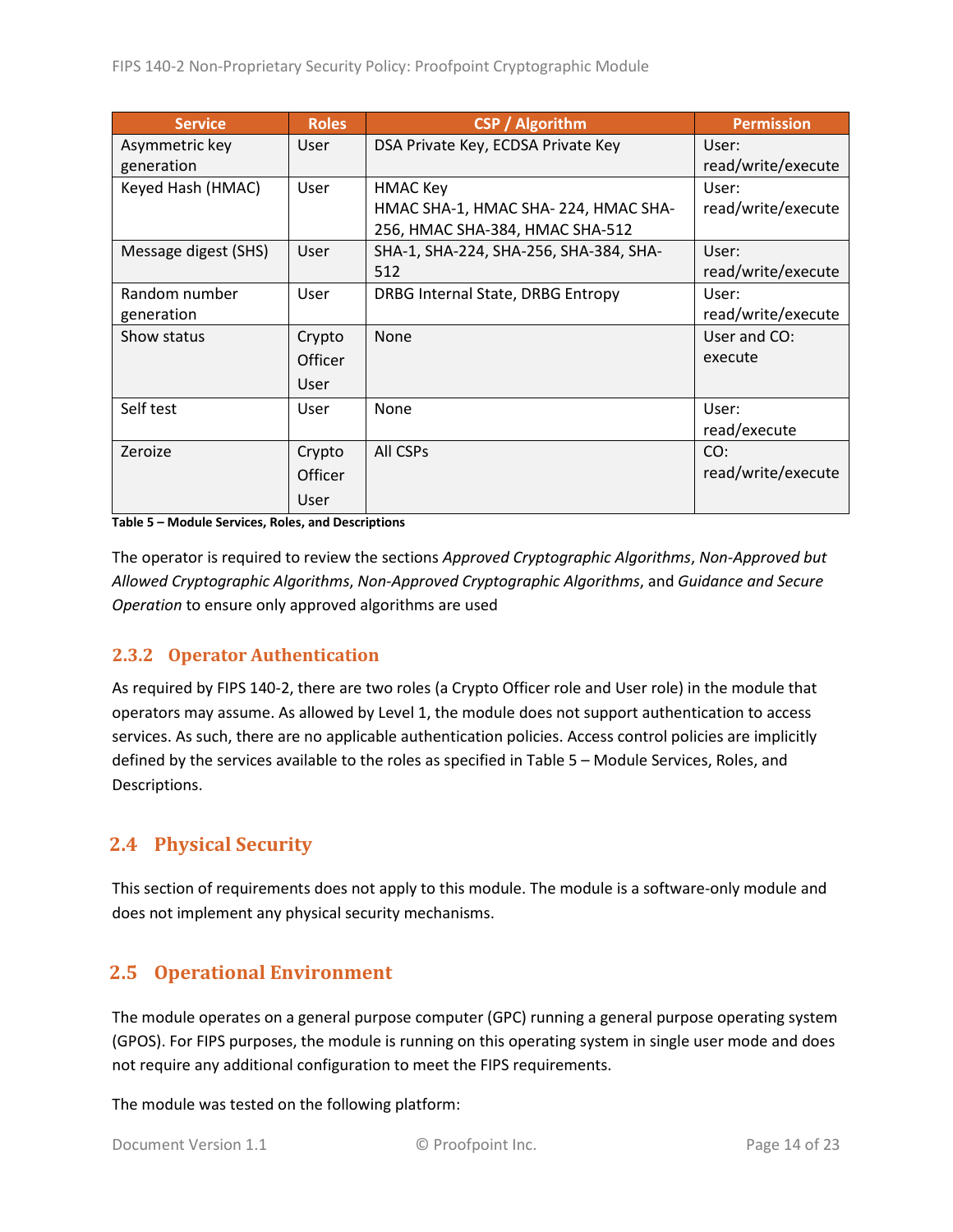• CentOS 7.3 running on a Dell Optiplex 755 with an Intel Celeron processor

Compliance is maintained for other versions of the respective operating system family where the binary is unchanged. No claim can be made as to the correct operation of the module or the security strengths of the generated keys when ported to an operational environment which is not listed on the validation certificate.

The GPC(s) used during testing met Federal Communications Commission (FCC) FCC Electromagnetic Interference (EMI) and Electromagnetic Compatibility (EMC) requirements for business use as defined by 47 Code of Federal Regulations, Part15, Subpart B. FIPS 140-2 validation compliance is maintained when the module is operated on other versions of the GPOS running in single user mode, assuming that the requirements outlined in NIST IG G.5 are met.

# <span id="page-14-0"></span>**2.6 Cryptographic Key Management**

| <b>Keys and CSPs</b> | <b>Storage</b><br><b>Locations</b> | <b>Storage</b><br><b>Method</b> | <b>Input</b><br><b>Method</b> | <b>Output</b><br><b>Method</b> | <b>Zeroization</b> | <b>Access</b> |
|----------------------|------------------------------------|---------------------------------|-------------------------------|--------------------------------|--------------------|---------------|
| AES Key (128,        | <b>RAM</b>                         | Plaintext                       | API call                      | None                           | power cycle        | CO: RWD       |
| 192, 256 bits)       |                                    |                                 | parameter                     |                                | cleanse()          |               |
|                      |                                    |                                 |                               |                                |                    | U: RWD        |
| Encrypt/Decrypt      |                                    |                                 |                               |                                |                    |               |
| operations           |                                    |                                 |                               |                                |                    |               |
| Used to generate     |                                    |                                 |                               |                                |                    |               |
| and verify MACs      |                                    |                                 |                               |                                |                    |               |
| with AES as part     |                                    |                                 |                               |                                |                    |               |
| of the CMAC          |                                    |                                 |                               |                                |                    |               |
| algorithm.           |                                    |                                 |                               |                                |                    |               |
| Triple-DES Key       | <b>RAM</b>                         | Plaintext                       | API call                      | None                           | power cycle        | CO: RWD       |
| $(168 \text{ bits})$ |                                    |                                 | parameter                     |                                | cleanse()          |               |
|                      |                                    |                                 |                               |                                |                    | U: RWD        |
| Used for             |                                    |                                 |                               |                                |                    |               |
| Encrypt/Decrypt      |                                    |                                 |                               |                                |                    |               |
| operations.          |                                    |                                 |                               |                                |                    |               |
| Used for             |                                    |                                 |                               |                                |                    |               |
| generating and       |                                    |                                 |                               |                                |                    |               |
| verifying MACs       |                                    |                                 |                               |                                |                    |               |
| with Triple-DES      |                                    |                                 |                               |                                |                    |               |
| as part of the       |                                    |                                 |                               |                                |                    |               |
| CMAC algorithm.      |                                    |                                 |                               |                                |                    |               |

The table below provides a complete list of Critical Security Parameters used within the module: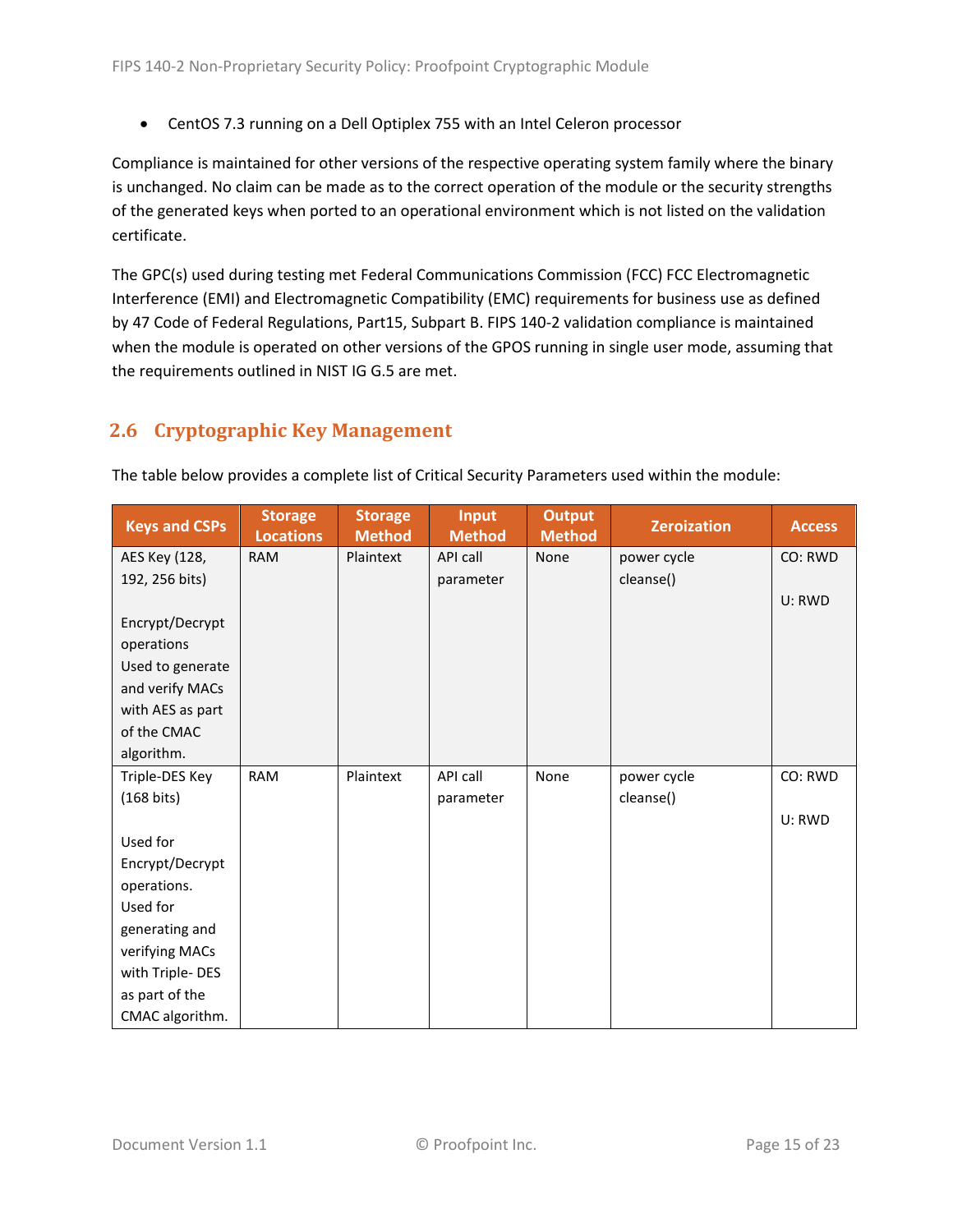| <b>Keys and CSPs</b>                      | <b>Storage</b><br><b>Locations</b> | <b>Storage</b><br><b>Method</b> | <b>Input</b><br><b>Method</b> | <b>Output</b><br><b>Method</b> | <b>Zeroization</b>       | <b>Access</b> |
|-------------------------------------------|------------------------------------|---------------------------------|-------------------------------|--------------------------------|--------------------------|---------------|
| RSA Public Key                            | <b>RAM</b>                         | Plaintext                       | API call                      | API call                       | power cycle              | CO: RWD       |
| (1024, 1536,                              |                                    |                                 | parameter                     | parameter                      | cleanse()                |               |
| 2048, 3072, 4096                          |                                    |                                 |                               |                                |                          | U: RWD        |
| bits)                                     |                                    |                                 |                               |                                |                          |               |
|                                           |                                    |                                 |                               |                                |                          |               |
| <b>RSA</b>                                |                                    |                                 |                               |                                |                          |               |
| public/private                            |                                    |                                 |                               |                                |                          |               |
| keys used to sign                         |                                    |                                 |                               |                                |                          |               |
| and verify data.                          |                                    |                                 |                               |                                |                          |               |
| RSA Private Key                           | <b>RAM</b>                         | Plaintext                       | API call                      | API call                       | power cycle              | CO: RWD       |
| (2048, 3072,                              |                                    |                                 | parameter                     | parameter                      | cleanse()                |               |
| 4096 bits)                                |                                    |                                 |                               |                                |                          | U: RWD        |
|                                           |                                    |                                 |                               |                                |                          |               |
| <b>RSA</b>                                |                                    |                                 |                               |                                |                          |               |
| public/private                            |                                    |                                 |                               |                                |                          |               |
| keys used to sign                         |                                    |                                 |                               |                                |                          |               |
| and verify data.                          | <b>RAM</b>                         | Plaintext                       | API call                      | API call                       |                          | CO: RWD       |
| <b>DSA Public Key</b><br>(1024, 2048, and |                                    |                                 | parameter                     | parameter                      | power cycle<br>cleanse() |               |
| 3072 bits)                                |                                    |                                 |                               |                                |                          | U: RWD        |
|                                           |                                    |                                 |                               |                                |                          |               |
| <b>DSA</b>                                |                                    |                                 |                               |                                |                          |               |
| public/private                            |                                    |                                 |                               |                                |                          |               |
| keys used to sign                         |                                    |                                 |                               |                                |                          |               |
| and verify data.                          |                                    |                                 |                               |                                |                          |               |
| DSA Private Key                           | <b>RAM</b>                         | Plaintext                       | API call                      | API call                       | power cycle              | CO: RWD       |
| (2048, and 3072                           |                                    |                                 | parameter                     | parameter                      | cleanse()                |               |
| bits)                                     |                                    |                                 |                               |                                |                          | U: RWD        |
|                                           |                                    |                                 |                               |                                |                          |               |
| <b>DSA</b>                                |                                    |                                 |                               |                                |                          |               |
| public/private                            |                                    |                                 |                               |                                |                          |               |
| keys used to sign                         |                                    |                                 |                               |                                |                          |               |
| and verify data.                          |                                    |                                 |                               |                                |                          |               |
| HMAC Key (≥ 112                           | <b>RAM</b>                         | Plaintext                       | API call                      | API call                       | power cycle              | CO: RWD       |
| bits)                                     |                                    |                                 | parameter                     | parameter                      | cleanse()                |               |
|                                           |                                    |                                 |                               |                                |                          | U: RWD        |
| HMAC keys used                            |                                    |                                 |                               |                                |                          |               |
| to generate and                           |                                    |                                 |                               |                                |                          |               |
| verify MACs on<br>data.                   |                                    |                                 |                               |                                |                          |               |
| <b>Integrity Key</b>                      | Module                             | Plaintext                       | None                          | None                           | None                     | CO: RWD       |
|                                           | Binary                             |                                 |                               |                                |                          |               |
|                                           |                                    |                                 |                               |                                |                          | U: RWD        |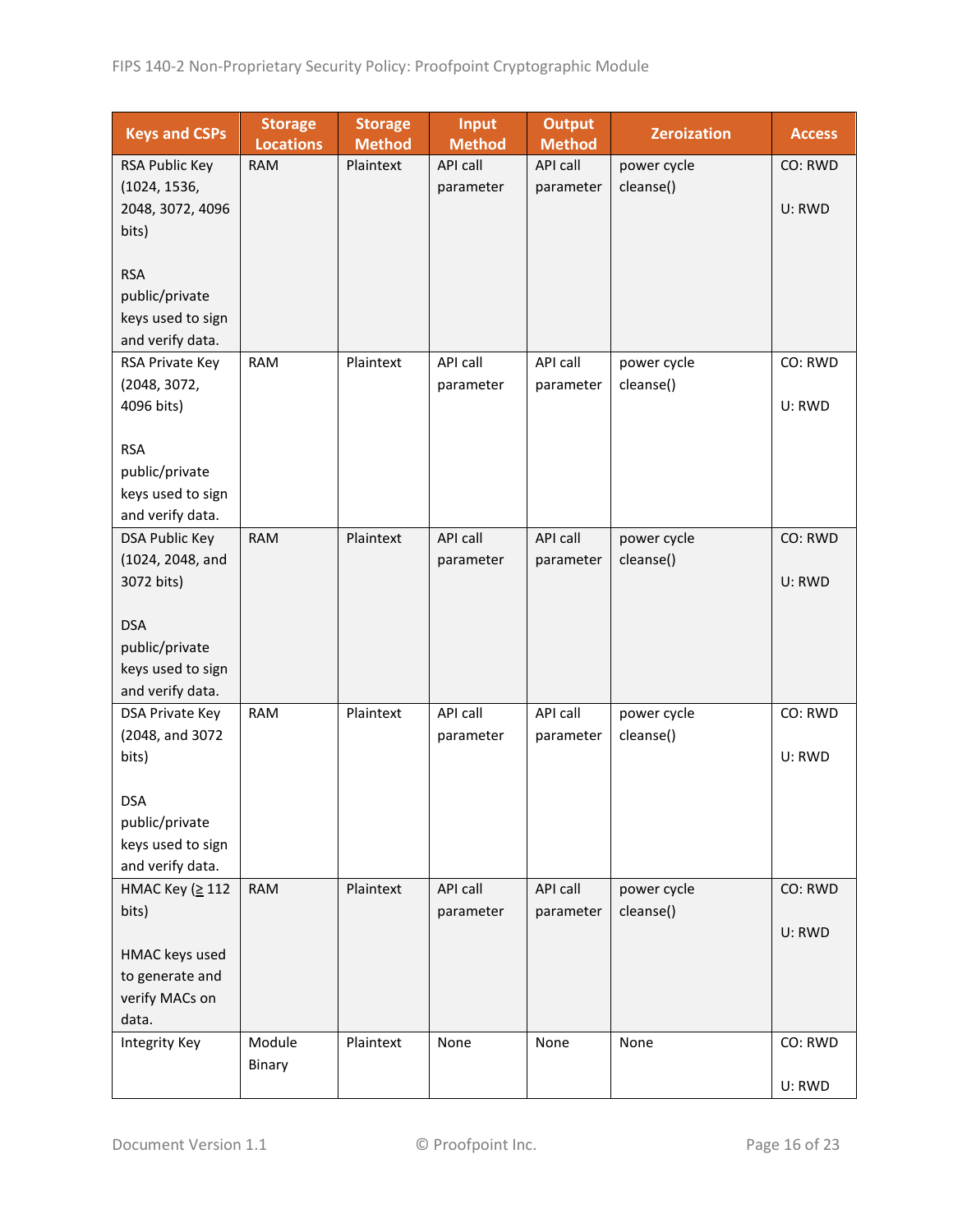| <b>Keys and CSPs</b>    | <b>Storage</b><br><b>Locations</b> | <b>Storage</b><br><b>Method</b> | <b>Input</b><br><b>Method</b> | <b>Output</b><br><b>Method</b> | <b>Zeroization</b> | <b>Access</b> |
|-------------------------|------------------------------------|---------------------------------|-------------------------------|--------------------------------|--------------------|---------------|
| <b>ECDSA Private</b>    | <b>RAM</b>                         | Plaintext                       | API call                      | API call                       | power cycle        | CO: RWD       |
| Key (PKG: Curves        |                                    |                                 | parameter                     | parameter                      | cleanse()          |               |
| (P-224, P-256, P-       |                                    |                                 |                               |                                |                    | U: RWD        |
| 384, P-521, K-          |                                    |                                 |                               |                                |                    |               |
| 233, K-283, K-          |                                    |                                 |                               |                                |                    |               |
| 409, K-571, B-          |                                    |                                 |                               |                                |                    |               |
| 233, B-283, B-          |                                    |                                 |                               |                                |                    |               |
| 409 & B-571)            |                                    |                                 |                               |                                |                    |               |
| PKV: Curves All         |                                    |                                 |                               |                                |                    |               |
| <b>P, K &amp; B</b>     |                                    |                                 |                               |                                |                    |               |
|                         |                                    |                                 |                               |                                |                    |               |
|                         |                                    |                                 |                               |                                |                    |               |
| <b>ECDSA</b> keys       |                                    |                                 |                               |                                |                    |               |
| public/private          |                                    |                                 |                               |                                |                    |               |
|                         |                                    |                                 |                               |                                |                    |               |
| keys used to sign       |                                    |                                 |                               |                                |                    |               |
| and verify data.        |                                    |                                 |                               |                                |                    |               |
| <b>ECDSA Public Key</b> | <b>RAM</b>                         | Plaintext                       | API call                      | API call                       | power cycle        | CO: RWD       |
| (PKG: Curves (P-        |                                    |                                 | parameter                     | parameter                      | cleanse()          |               |
| 224, P-256, P-          |                                    |                                 |                               |                                |                    | U: RWD        |
| 384, P-521, K-          |                                    |                                 |                               |                                |                    |               |
| 233, K-283, K-          |                                    |                                 |                               |                                |                    |               |
| 409, K-571, B-          |                                    |                                 |                               |                                |                    |               |
| 233, B-283, B-          |                                    |                                 |                               |                                |                    |               |
| 409 & B-571)            |                                    |                                 |                               |                                |                    |               |
| PKV: Curves All         |                                    |                                 |                               |                                |                    |               |
| <b>P, K &amp; B</b>     |                                    |                                 |                               |                                |                    |               |
|                         |                                    |                                 |                               |                                |                    |               |
|                         |                                    |                                 |                               |                                |                    |               |
| <b>ECDSA</b> keys       |                                    |                                 |                               |                                |                    |               |
| public/private          |                                    |                                 |                               |                                |                    |               |
| keys used to sign       |                                    |                                 |                               |                                |                    |               |
| and verify data.        |                                    |                                 |                               |                                |                    |               |
| <b>DRBG Internal</b>    | <b>RAM</b>                         | Plaintext                       | None                          | None                           | power cycle        | CO: RWD       |
| state (V,C, Key         |                                    |                                 |                               |                                | cleanse()          |               |
| value)                  |                                    |                                 |                               |                                |                    | U: RWD        |
|                         |                                    |                                 |                               |                                |                    |               |
| V and key are           |                                    |                                 |                               |                                |                    |               |
| used as part of         |                                    |                                 |                               |                                |                    |               |
| <b>HMAC and CTR</b>     |                                    |                                 |                               |                                |                    |               |
| DRBG process. V         |                                    |                                 |                               |                                |                    |               |
| and C are used as       |                                    |                                 |                               |                                |                    |               |
| part of HASH            |                                    |                                 |                               |                                |                    |               |
| DRBG process.           |                                    |                                 |                               |                                |                    |               |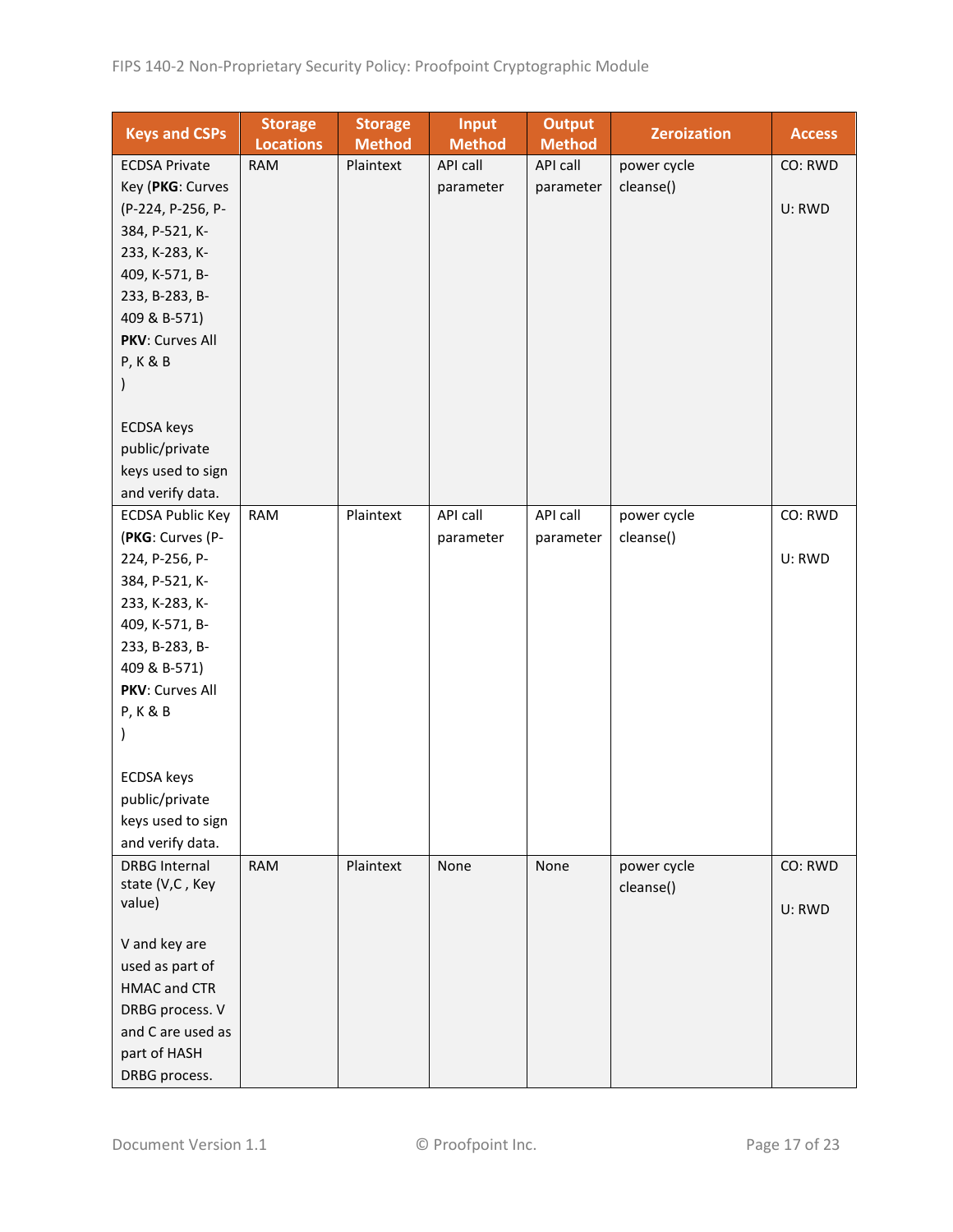| <b>Keys and CSPs</b> | <b>Storage</b><br>Locations | <b>Storage</b><br><b>Method</b> | Input<br><b>Method</b> | <b>Output</b><br><b>Method</b> | <b>Zeroization</b> | <b>Access</b> |
|----------------------|-----------------------------|---------------------------------|------------------------|--------------------------------|--------------------|---------------|
| <b>DRBG Entropy</b>  | <b>RAM</b>                  | Plaintext                       | API call               | None                           | power cycle        | CO: RWD       |
|                      |                             |                                 | parameter              |                                | cleanse()          |               |
| Entropy input        |                             |                                 |                        |                                |                    | U: RWD        |
| strings used as      |                             |                                 |                        |                                |                    |               |
| part of the DRBG     |                             |                                 |                        |                                |                    |               |
| process.             |                             |                                 |                        |                                |                    |               |

 $R = Read$  W = Write D = Delete

#### **Table 6 – Module Keys/CSPs**

*Please note that keys can be generated by the module for the services that require those keys, but the keys will always be input via an API call.*

The application that uses the module is responsible for appropriate destruction and zeroization of the key material. The module provides functions for key allocation and destruction which overwrite the memory that is occupied by the key information with zeros before it is deallocated.

#### <span id="page-17-0"></span>**2.6.1 Random Number Generation**

The module uses SP800-90A DRBGs for creation of asymmetric and symmetric keys.

The module accepts input from entropy sources external to the cryptographic boundary for use as seed material for the module's Approved DRBGs. The calling application of the module shall use entropy sources that meet the security strength required for the random bit generation mechanism as shown in NIST Special Publication 800-90A Table 2 (Hash\_DRBG, HMAC\_DRBG) and Table 3 (CTR\_DRBG). At a minimum, the entropy source shall provide at least 128-bits of entropy to the DRBG.

The module performs continual tests on the random numbers it uses to ensure that the seed and seed key input to the Approved DRBGs do not have the same value. The module also performs continual tests on the output of the Approved DRBGs to ensure that consecutive random numbers do not repeat.

In accordance with FIPS 140-2 IG D.12, the cryptographic module performs Cryptographic Key Generation (CKG) for asymmetric keys as per NIST SP 800-133rev2 (vendor affirmed). The resulting symmetric key or asymmetric seed is an unmodified output from a DRBG.

The AES GCM IV generation is in compliance with the RFC5288 and RFC5289 and shall only be used for the TLS protocol version 1.2 to be compliant with [FIPS140-2 IG] IG A.5, provision 1 ("TLS protocol IV generation"); thus, the module is compliant with [SP800-52].

## <span id="page-17-1"></span>**2.6.2 Key/Critical Security Parameter (CSP) Authorized Access and Use by Role and Service/Function**

An authorized application as user (the User role) has access to all key data generated during the operation of the module.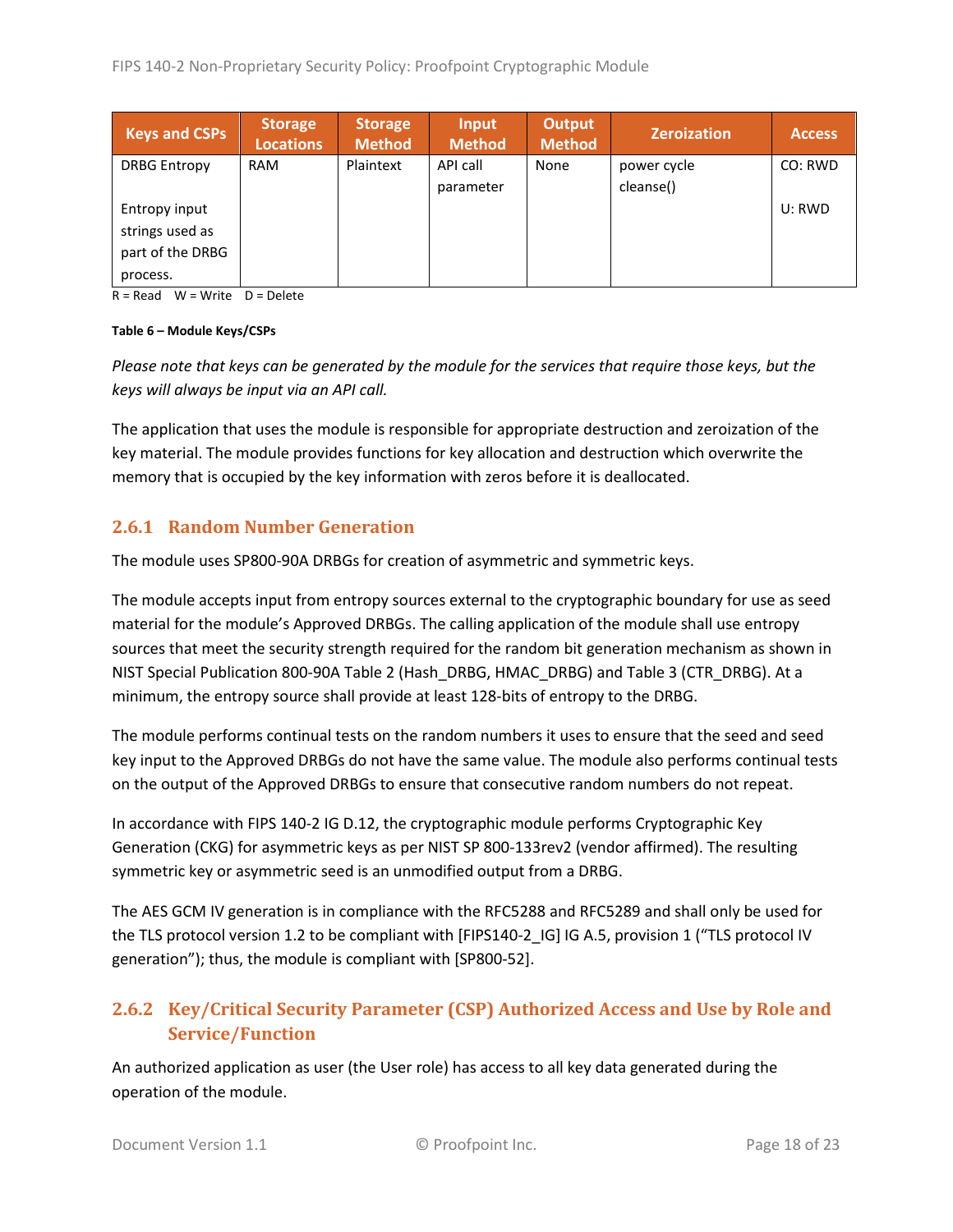#### <span id="page-18-0"></span>**2.6.3 Key/CSP Storage**

Public and private keys are provided to the module by the calling process and are destroyed when released by the appropriate API function calls or during power cycle. The module does not perform persistent storage of keys.

#### <span id="page-18-1"></span>**2.6.4 Key/CSP Zeroization**

The application is responsible for calling the appropriate destruction functions from the API. The destruction functions then overwrite the memory occupied by keys with zeros and deallocates the memory. This occurs during process termination / power cycle. Keys are immediately zeroized upon deallocation, which sufficiently protects the CSPs from compromise.

## <span id="page-18-2"></span>**2.7 Self-Tests**

FIPS 140-2 requires that the module perform self tests to ensure the integrity of the module and the correctness of the cryptographic functionality at start up. In addition some functions require continuous verification of function, such as the random number generator. All of these tests are listed and described in this section. In the event of a self-test error, the module will log the error and will halt. The module must be initialized into memory to resume function.

The following sections discuss the module's self-tests in more detail.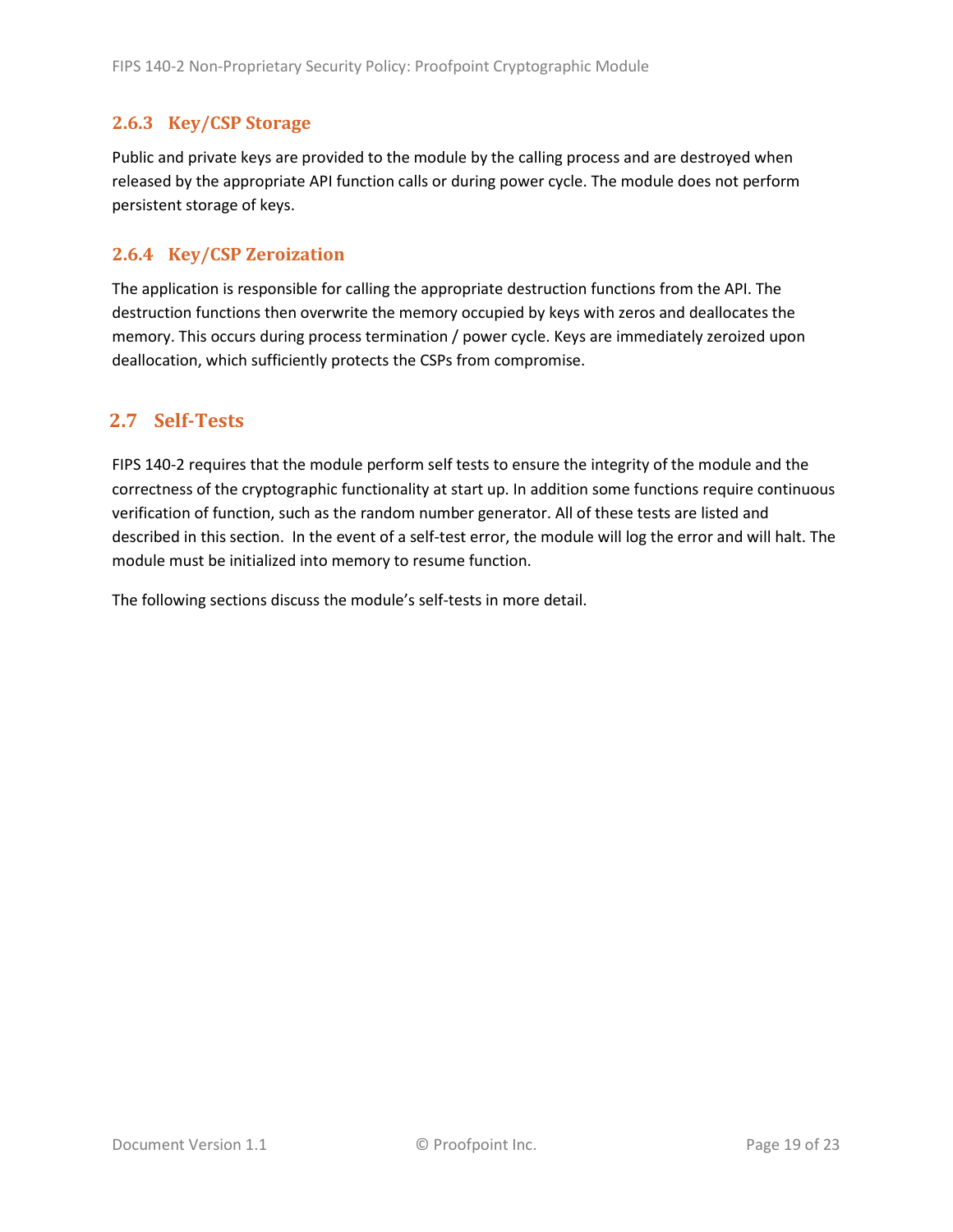#### <span id="page-19-0"></span>**2.7.1 Power-On Self-Tests**

Power-on self-tests are executed automatically when the module is loaded into memory. The module verifies the integrity of the runtime executable using a HMAC-SHA1 digest computed at build time. If the fingerprints match, the power-up self-tests are then performed. If the power-up self-tests are successful, a flag is set to indicate the module is in FIPS mode (the operator is still required to follow the guidance in Section 3 to ensure the module is running in FIPS-approved mode of operation).

| <b>TYPE</b>                     | <b>DETAIL</b>                                            |  |  |  |  |
|---------------------------------|----------------------------------------------------------|--|--|--|--|
| Software Integrity Check        | HMAC-SHA1 on all module components                       |  |  |  |  |
| Known Answer Tests <sup>1</sup> | AES ECB mode encrypt/decrypt 128-bit key length<br>٠     |  |  |  |  |
|                                 | AES CCM mode encrypt/decrypt 192-bit key length          |  |  |  |  |
|                                 | AES GCM mode encrypt/decrypt 256-bit key length          |  |  |  |  |
|                                 | AES CMAC CBC mode, encrypt/decrypt with 128,             |  |  |  |  |
|                                 | 192, 256-bit key lengths                                 |  |  |  |  |
|                                 | $SHA-1$                                                  |  |  |  |  |
|                                 | HMAC-SHA1                                                |  |  |  |  |
|                                 | HMAC-SHA224<br>$\bullet$                                 |  |  |  |  |
|                                 | HMAC-SHA256                                              |  |  |  |  |
|                                 | HMAC-SHA384                                              |  |  |  |  |
|                                 | HMAC-SHA512                                              |  |  |  |  |
|                                 | RSA sign/verify using 2048 bit key, SHA-256, PKCS#1      |  |  |  |  |
|                                 | SP 800-90A DRBG (Hash DRBG, HMAC DRBG,<br>CTR DRBG)      |  |  |  |  |
|                                 | Triple-DES ECB mode encrypt/decrypt 3-key                |  |  |  |  |
|                                 | Triple-DES CMAC CBC mode generate/verify 3-key<br>٠      |  |  |  |  |
| Pair-wise Consistency Tests     | DSA sign/verify using 2048 bit key, SHA-384<br>$\bullet$ |  |  |  |  |
|                                 | ECDSA keygen/sign/verify using P-224, K-233 and          |  |  |  |  |
|                                 | <b>SHA512</b>                                            |  |  |  |  |
|                                 | RSA (legacy test)                                        |  |  |  |  |

**Table 7 – Power-On Self-Tests**

Input, output, and cryptographic functions cannot be performed while the Module is in a self-test or error state because the module is single-threaded and will not return to the calling application until the power-up self tests are complete. If the power-up self tests fail, subsequent calls to the module will also fail - thus no further cryptographic operations are possible.

The Module performs power-up self-tests automatically during loading of the module by making use of default entry point (DEP) and no operator intervention is required.

<span id="page-19-1"></span><sup>1</sup> Note that all SHA-X KATs are tested as part of the respective HMAC SHA-X KAT. SHA-1 is also tested independently.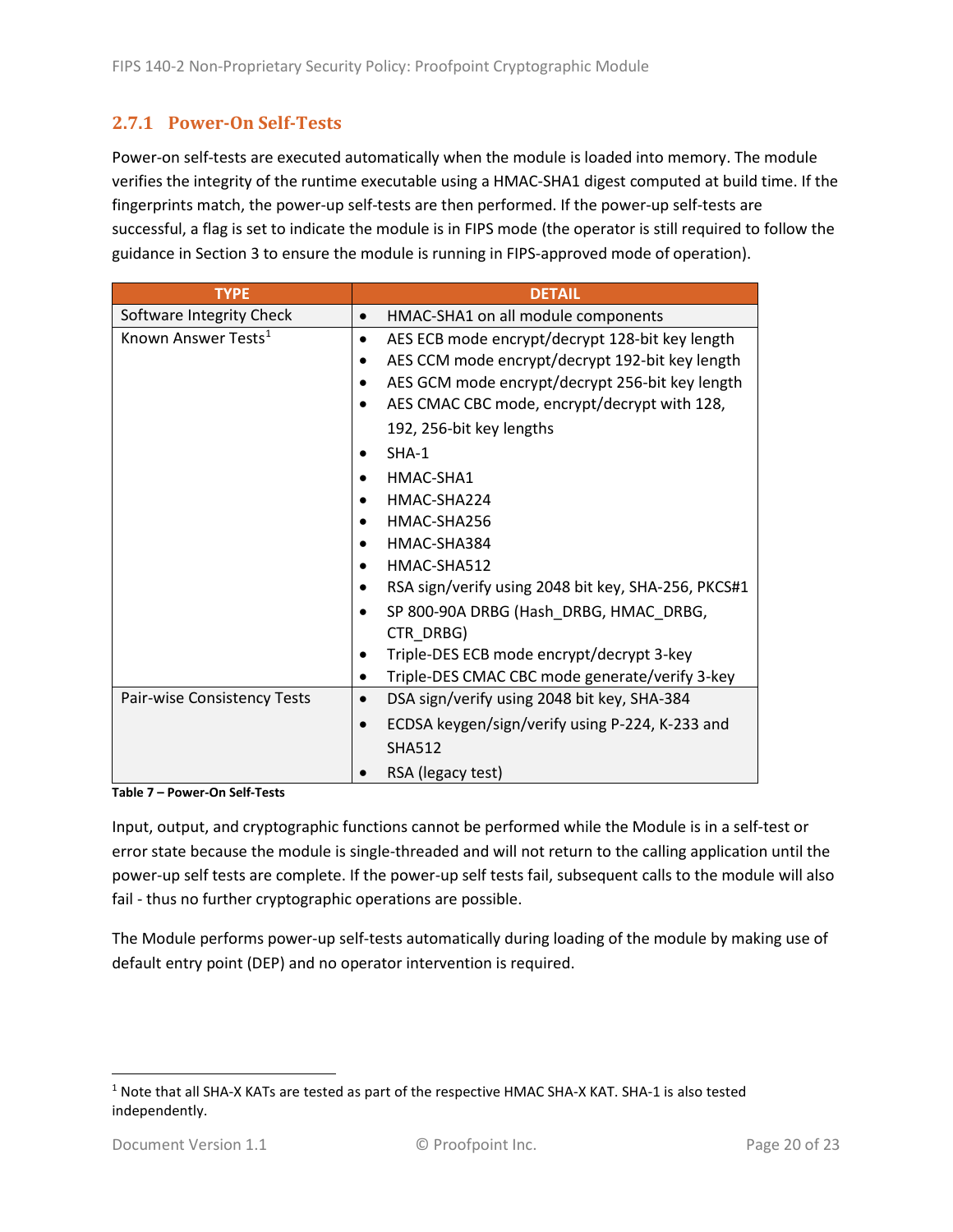#### <span id="page-20-0"></span>**2.7.2 Conditional Self-Tests**

The module implements the following conditional self-tests upon key generation, or random number generation (respectively):

| <b>TYPE</b>                 | <b>DETAIL</b>                                                                                         |
|-----------------------------|-------------------------------------------------------------------------------------------------------|
| Pair-wise Consistency Tests | <b>DSA</b>                                                                                            |
|                             | RSA (legacy test not run in FIPS mode)                                                                |
|                             | <b>ECDSA</b>                                                                                          |
| <b>Continuous RNG Tests</b> | Performed on all Approved DRBGs, the non-<br>approved X9.31 RNG, and the non-approved<br>DUAL EC DRBG |
|                             | Please note the DRBG is Tested as required by [SP800-<br>90A] Section 11                              |

**Table 8 – Conditional Self-Tests**

## <span id="page-20-1"></span>**2.7.3 Cryptographic Function**

The module verifies the integrity of the runtime executable using a HMAC-SHA1 digest which is computed at build time. If this computed HMAC-SHA1 digest matches the stored, known digest, then the power-up self-test (consisting of the algorithm-specific Pairwise Consistency and Known Answer tests) is performed. If any component of the power-up self-test fails, an internal global error flag is set to prevent subsequent invocation of any cryptographic function calls. Any such power-up self test failure is a hard error that can only be recovered by reinstalling the module<sup>[2](#page-20-3)</sup>. The power-up self-tests may be performed at any time by reloading the module.

No operator intervention is required during the running of the self-tests.

## <span id="page-20-2"></span>**2.8 Mitigation of Other Attacks**

The Module does not contain additional security mechanisms beyond the requirements for FIPS 140-2 Level 1 cryptographic modules.

<span id="page-20-3"></span> $2$  The initialization function could be re-invoked but such re-invocation does not provide a means from recovering from an integrity test or known answer test failure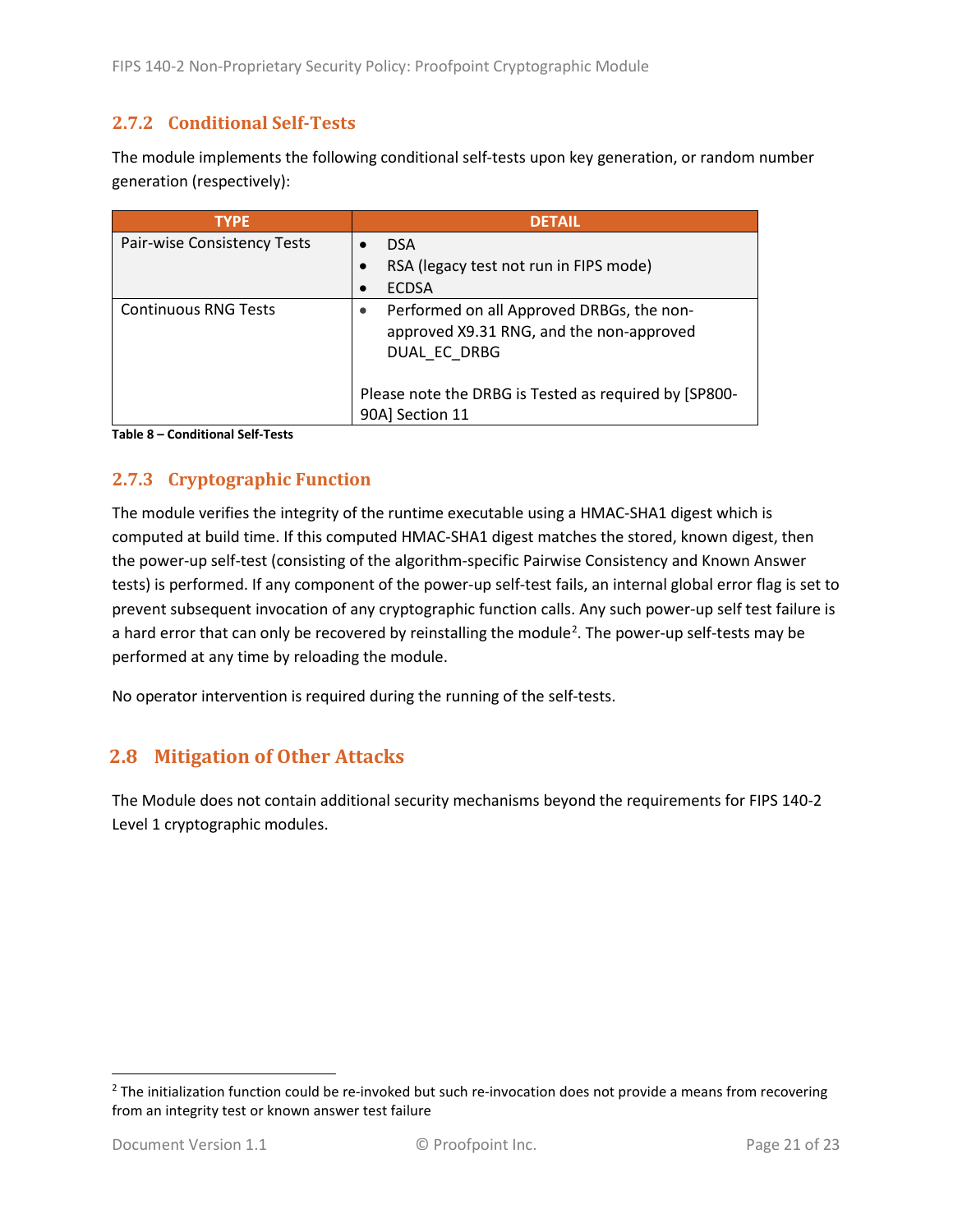# <span id="page-21-0"></span>**3 Guidance and Secure Operation**

## <span id="page-21-1"></span>**3.1 Crypto Officer Guidance**

#### <span id="page-21-2"></span>**3.1.1 Software Installation**

The module is provided directly to solution developers and is not available for direct download to the general public. The module and its host application are to be installed on an operating system specified in Section [2.5](#page-13-2) or one where portability is maintained.

#### <span id="page-21-3"></span>**3.1.2 Additional Rules of Operation**

- 1. The writable memory areas of the module (data and stack segments) are accessible only by the application so that the operating system is in "single user" mode, i.e. only the application has access to that instance of the module.
- 2. The operating system is responsible for multitasking operations so that other processes cannot access the address space of the process containing the module.

## <span id="page-21-4"></span>**3.2 User Guidance**

#### <span id="page-21-5"></span>**3.2.1 General Guidance**

The module is not distributed as a standalone library and is only used in conjunction with the solution.

The end user of the operating system is also responsible for zeroizing CSPs via wipe/secure delete procedures.

If the module power is lost and restored, the calling application must ensure that any AES-GCM keys used for encryption or decryption are redistributed.

The counter portion of the IV is set by the module within its cryptographic boundary. When the IV exhausts the maximum number of possible values for a given session key, the first party to encounter this condition shall trigger a handshake to establish a new encryption key in accordance with RFC 5246.

The AES GCM IV generation is in compliance with the RFC5288 and RFC5289 and shall only be used for the TLS protocol version 1.2 to be compliant with [FIPS140-2 IG] IG A.5, provision 1 ("TLS protocol IV generation"); thus, the module is compliant with [SP800-52].

In the event the nonce\_explicit part of the IV exhausts the maximum number of possible values for a given session key, either party (the client or the server) that encounters this condition shall trigger a handshake to establish a new encryption key.